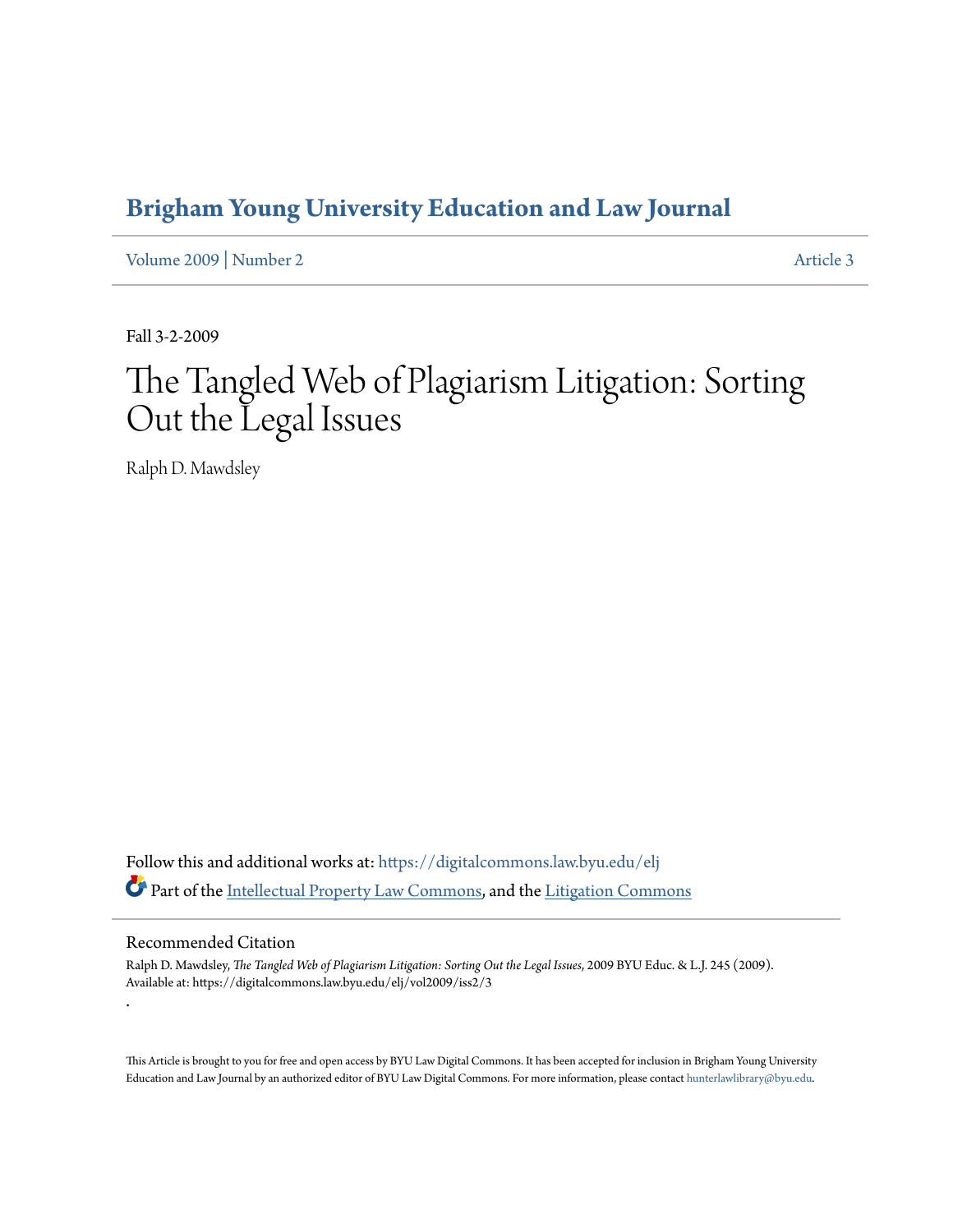### THE TANGLED WEB OF PLAGIARISM LITIGATION: SORTING OUT THE LEGAL ISSUES

#### *Ralph D. Mawdsley\**

#### I. INTRODUCTION

A charge of plagiarism—the failure to provide adequate attribution for borrowed ideas or words<sup>1</sup>—can have a devastating impact on those found guilty of plagiarizing another's work.<sup>2</sup> Much of the increased attention to plagiarism reflects the ready availability of specialized computer programs that can check for unattributed copying.<sup>3</sup> A recent trend has seen numerous instructors take advantage of these programs by requiring students to submit a report verifying the work's originality in addition to submitting the written assignment. As one federal district court observed about one of these computer programs, Turnitin, the numbers are staggering: "Over 7,000 educational institutions worldwide use Turnitin, resulting in the daily submission of over 100,000 works to Turnitin."4 This widespread use of database comparison programs has enhanced the likelihood that unattributed

<sup>\*</sup>Dr. Ralph Mawdsley is a Professor and the Roslyn Z. Wolf Endowed Chair in Urban Educational Leadership. Cleveland State University, Cleveland, Ohio. He teaches courses in school law, special education law, and sports law.

<sup>1.</sup> See STEPHEN WEIDENBORNER & DOMENICK CARUSO, WRITING RESEARCH PAPERS: A GUIDE TO THE PROCESS 97 (1982) (defining plagiarism as "a kind of theft lwherehyJ one writer steals the ideas or even the exact words of another writer without giving credit where it is due."). For examples of academic institutions' varied definitions of plagiarism, see RALPH MAWDSLEY, ACADEMIC MISCONDUCT: CHEATING AND PLAGIARISM 14 (1994).

<sup>2.</sup> *See* Kim Lanegran, *Fending Off a Plagiarist,* CHRON. OF HIGHER Eouc., July 2. 2004, at C1, available at http://chronicle.com/free/v50/i43/43c00101.htm (providing the powerful account of a U.S. faculty member's confrontation with a plagiarizing faculty member at a South African university. As a result, the South African faculty member's U.S. university-granted Ph.D. was revoked and he was terminated from his faculty position.).

<sup>:3.</sup> *Sec, e.g.,* the computer programs advertised at http://www.plagiarismscanner.com and http://www.turnitin.com (last visited 9/4/2008).

<sup>4.</sup> A.V. v. iPa radigms, Ltd. Liab. Co., 544 F . Supp. 2d 473, 478 (E.D. Va. 2008).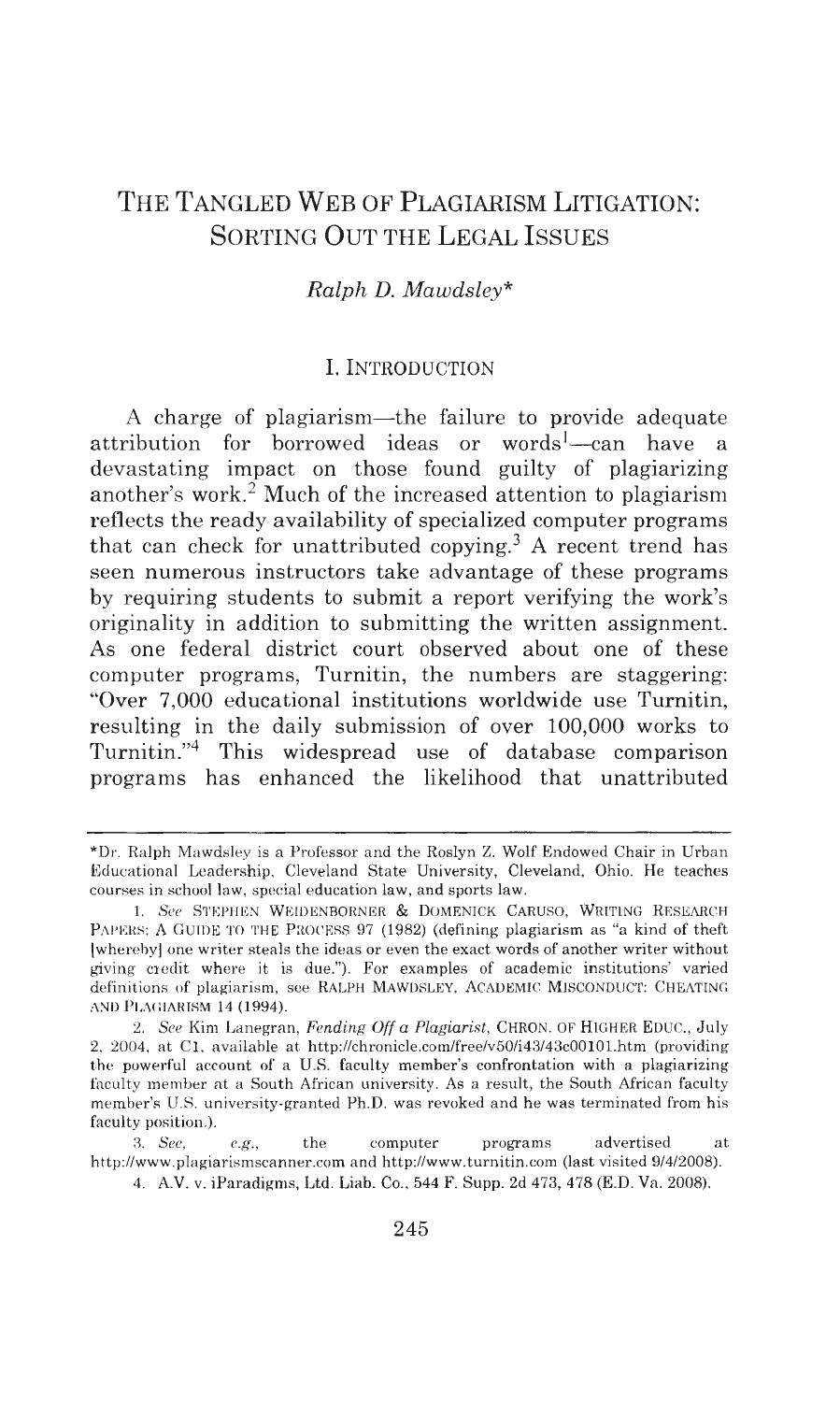copying will be discovered. Additionally, the same vulnerability that students experience in terms of discovery of plagiarism applies to faculty as well.<sup>5</sup>

The enforcement of academic penalties against plagiarists has resulted in an increasing number of lawsuits with a surprisingly wide range of legal claims. From the obvious challenges by students or faculty to an educational institution's efforts to impose discipline on those that plagiarize,<sup>6</sup> plagiarism litigation has also extended to damage claims by persons charged with plagiarism against those who have published allegations of plagiarism,<sup>7</sup> as well as claims for damages and injunctive relief by those persons whose work has been plagiarized. 8

The purpose of this article is to explore the increasing complexity of plagiarism litigation in the United States. A determination as to when attribution is necessary in order to avoid a charge of plagiarism raises questions of intent and subject matter specific questions of general knowledge, as well as constitutional and contractual questions of fairness, tort questions of defamation, and questions of fair use under copyright law or misrepresentation under the Lanham Act. Most of the reported cases still involve students who contest discipline from their respective academic institutionsdiscipline that can range from a course penalty to expulsion from the institution. 9 Student plagiarism issues tend to focus

<sup>5.</sup> *See* Thomas Bartlett, *Columbia U. Fires Teachers College Professor Accused of Rampant Plagiarism,* CHRON. OF HIGHER EDUC. , June 23, 2008.

<sup>6.</sup> *See, e.g.,* McCawley v. Universidad Carlos Albizu, Inc., 461 F. Supp. 2d 1251 (S.D. Fla. 2006) (refusing to overturn the school's revocation of student's Ph.D. for plagiarism); Boateng v. Inter Am. Univ. , 190 F.R.D. 29 (D.P.R. 1999) (upholding decision of university not to grant tenure to faculty member found to have plagiarized); Agarwal v. Regents of Univ. of Minn., 788 F.2d 504 (8th Cir. 1986) (upholding termination of tenured faculty member in part because of plagiarism of laboratory manuals).

<sup>7.</sup> *See* Slack v. Stream, 988 So.2d 516 (Ala. 2008) (upholding \$200,000 judgment for mental anguish and \$450,000 punitive damages award by a former state university professor who brought action against university and department chairman stemming from chairman's dissemination of a reprimand letter accusing professor of plagiarism).

<sup>8.</sup> *See* Dodd v. Ft. Smith Special Sch. Dist. No. 100, 666 F. Supp. 1278 (W.D. Ark. 1987) (granting injunctive relief under Lanham Trademark Act to prohibit school district from publishing and distributing book that had been researched and written by a prior teacher and her students, but without acknowledgement as authors in the school district's version).

<sup>9.</sup> *See, e.g.,* Denise Magner, *Historian Charged With Plagiarism Despite Critics' Definition of Term,* CHRON. OF HIGHER EDUC., May 12, 1993, at A16 (reporting plagiarism charge against eminent scholar for using hundreds of short, descriptive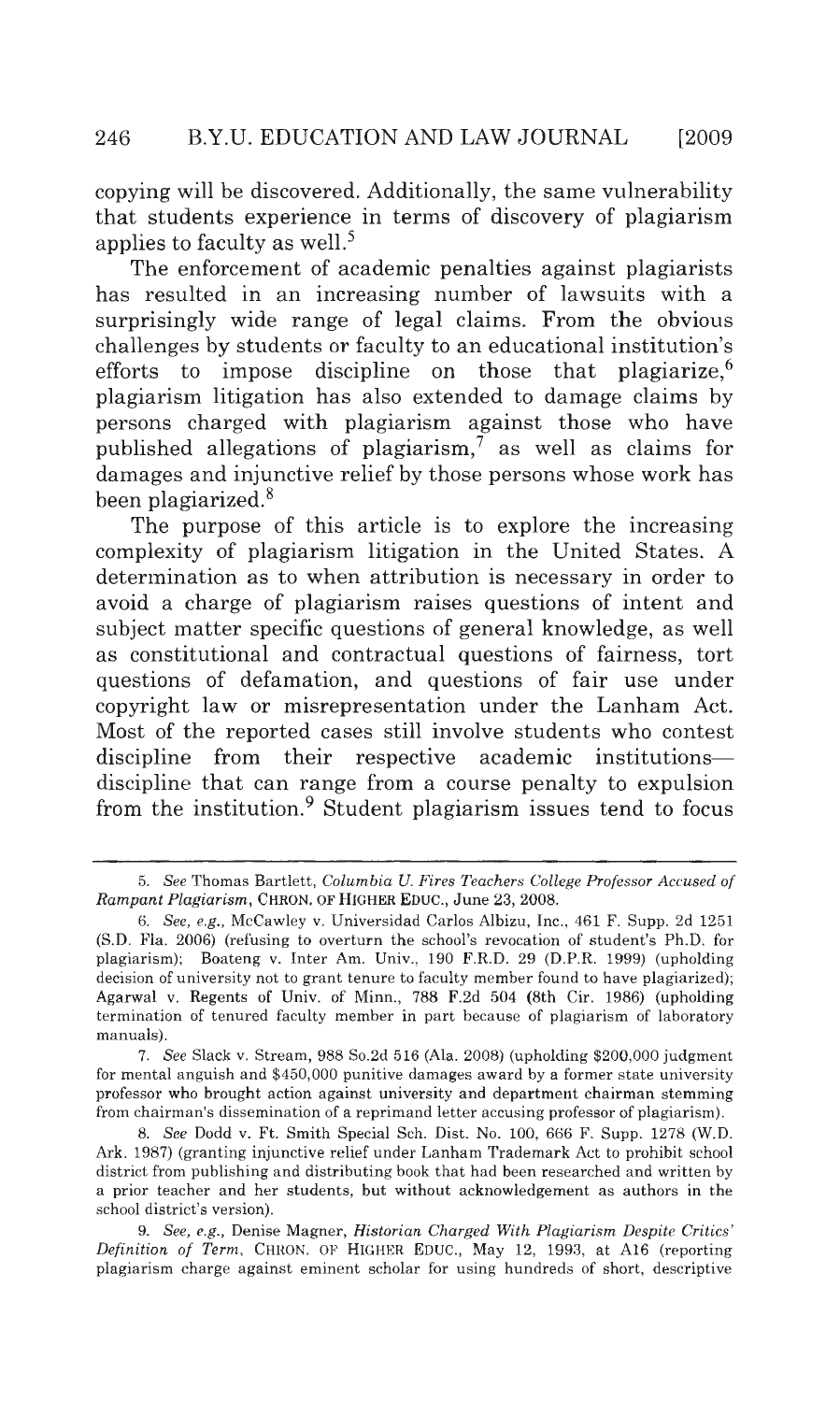on the definition of plagiarism, the authority of the institution to act, and the extent to which students have been accorded sufficient procedural rights.<sup>10</sup> Increasingly though, charges of plagiarism by faculty have found their way into court. Faculty responses to these charges reflect the heightened concern about the effect that plagiarism charges can have on their employability. Because faculty are expected to make written contributions to the body of knowledge in their respective disciplines, plagiarism charges can reflect both faculty members' inability to make an original contribution to their discipline as well as their lack of integrity in providing accurate acknowledgment of the contributions of others.<sup>11</sup> The content of this article progresses from a discussion of the elements of plagiarism and related questions to constitutional and contractual fairness and defamation tort issues, and from there to interpretative issues concerning protection of one's work product under the copyright act.

#### II. THE ELEMENTS OF PLAGIARISM

The threshold issue in plagiarism is constructing an appropriate and generally acceptable definition. Legal authorities agree that plagiarism involves the "misappropriat[ion of] another's words as their own without acknowledging the contribution or source," $^{12}$  but disagree as to

phrases from other sources without attribution); *Leo* A. *Paquette, OSU Professor. Faces Discipline in Wake of Plagiarism Finding,* THE PLAIN DEALEH, Aug. 9, 1993, at E5 (reporting a finding of plagiarism by faculty committee of a senior professor's use of material without attribution); *Plagiarism Investigation Ends at Virginia*, N.Y. TIMES, Nov. 26, 2002, at A24 (reporting a plagiarism scandal at the University of Virginia brought to light by one faculty member's creation of his own database that led to the dismissal of forty.five students and the revocation of three graduate degrees); Kelly Simmons, *Student Cheating Taking New Tack; Some May Be Honest Mistakes,*  ATLANTA J.-CONST., Jan. 20, 2002, at C1 (describing a plagiarism investigation at Georgia Tech involving 187 students); Robert Tomsho, *Familiar Words: Student Plagiarism Stirs Controversy at Ohio University ,* WALL ST. J., Aug. 15, 2006, at Al (reporting a plagiarism scandal at Ohio University).

<sup>10.</sup> *See* Trahms v. Tr. of Columbia Univ., 666 N.Y.S.2d 150 (N.Y. App. Div. 1997) (upholding student's expulsion for plagiarism).

<sup>11.</sup> *See* Agarwal, 788 F.2d at 506 (reporting faculty panel recommendation of termination of faculty member who had plagiarized with the observation "that the demonstrated plagiarism with the intent to deceive ha[d) ended Professor Agarwal's usefulness to the University and, in and of itself, [was] grounds for termination.").

<sup>12.</sup> Carol M. Bast & Linda B. Samuels, *Plagiarism and Legal Scholarship in the Age of Information Sharing: The Need for Intellectual Honesty,* 57 CATH. U. L. REV. 777, 780 (2008) (citing RICHARD A. POSNER, THE LITTLE BOOK OF PLAGIARISM 11 (2007)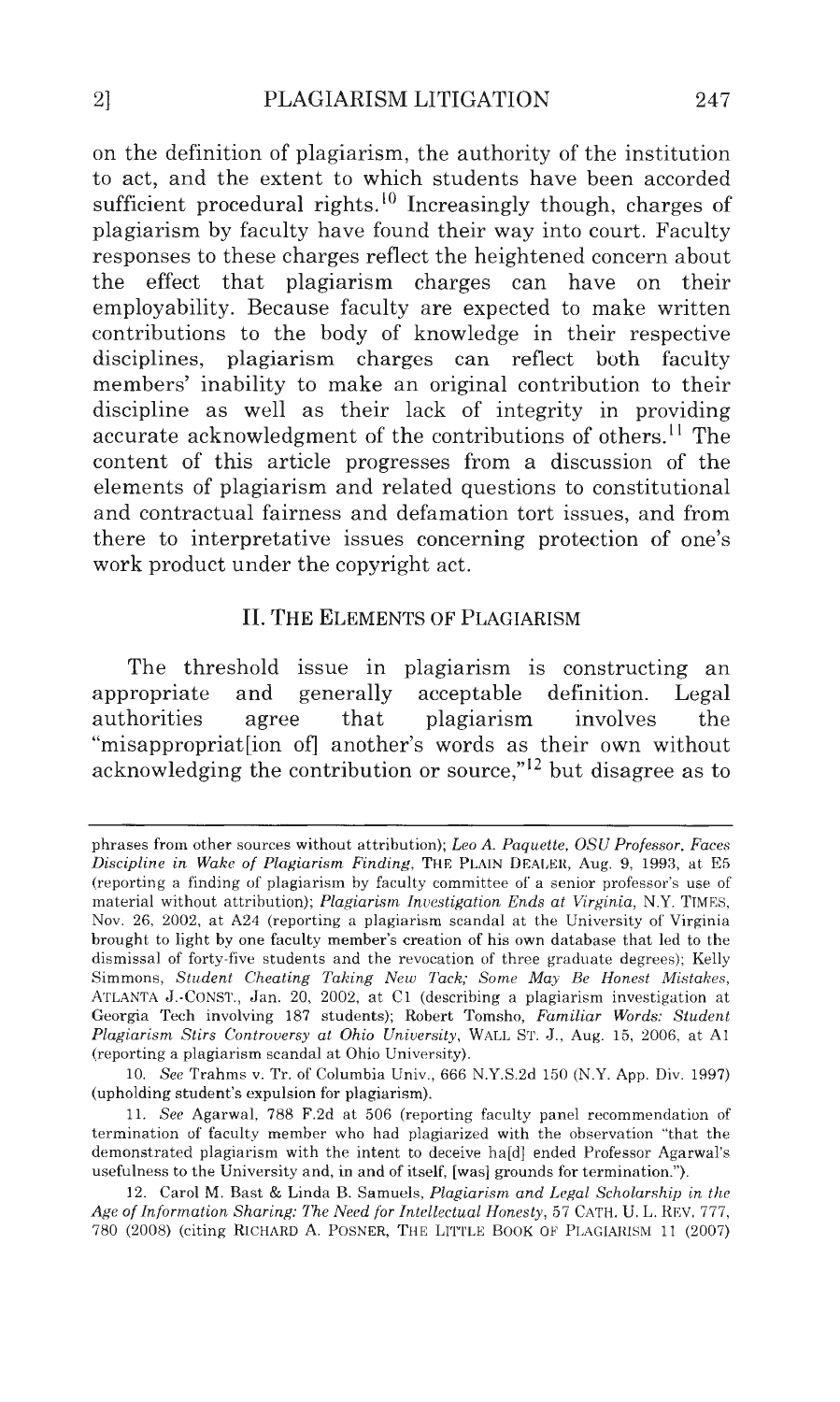whether plagiarism requires some degree of mental culpability.<sup>13</sup> Although not developed in this article because of the absence of case law, an emerging controversy is developing as to whether self-plagiarism, "[b]orrowing from one's own prior publications without acknowledging the source,"<sup>14</sup> should also constitute plagiarism.

Thus, while the broadest definition of plagiarism is the unattributed copying of another's work, a finding that a person has in fact plagiarized involves both objective and subjective analyses. An objective analysis considers only whether copying without appropriate attribution has occurred without regard to a person's intent to plagiarize, which is considered in a subjective analysis. However, in terms of this objective analysis, plagiarism does not apply to "matters of general knowledge," although it will apply to the undocumented use of "ideas and expressions" from another source.<sup>15</sup> As a rule of thumb, "a piece of information that occurs in five or more sources may be considered general knowledge,"<sup>16</sup> but the line between general knowledge and attributable material is not always easy to determine. In *Newman u. Burgin,* a tenured professor's defense to a charge of plagiarism was that her

<sup>(</sup>plagiarism is "literary theft"): Stuart P. Green, *Plagiarism*, *Norms, and the Limits of Theft Law: Some Observations on the Use of Criminal Sanctions in Enforcing Intellectual Property Rights*, 54 HASTINGS L.J. 167, 173 (2002) (plagiarism is "stealing"); David A. Thomas, *How Educators Can More Effectively Understand and Combat the Plagiarism Epidemic,* 2004 BYU EDUC. & L.J. 421, 422 (plagiarism is "wrongful appropriation or purloining and publication as one's own, of the ideas. or the expression of the ideas . . .of another.") (quoting OXFORD ENGLISH DICTIONARY  $932$ (James A.H. Murray, ed., vol. 7, Oxford U. Press 1970)).

<sup>13.</sup> *See Vincent R. Johnson, Corruption in Education: A Global Legal Challenge,*  $48$  SANTA CLARA L. REV. 1, 73-74 (2008) (indicating no clear consensus as to whether plagiarism requires some level of mental culpability such as intent or negligence).

<sup>14.</sup> Bast & Samuels, *supra* note 12, at 784. Self plagiarism as a form of plagiarism has its strongest supporters in funded research fields such as the sciences and generally where copyright issues are involved. *Cf.* POSNER, supra note 12, at 108  $(2007)$  (self-plagiarism is "a distinct practice and rarely an objectionable one") *with* Christian Collberg &Stephen Kohourov, *Self-Plagiarism in Computer Science*, COMM. OF THE ACM, April 2005, at 88, 90 ("It can give the public the idea that research dollars are spent on rehashing old results rather than on original research, simply to further the careers of researchers") and Patrick M. Scanlon, *Song from Myself: An Anatomy of* Self-Plagiarism, 2 PLAGIARY: CROSS-DISCIPLINARY STUDIES IN PLAGIARISM, FABRICATION, AND FALSIFICATION 56, 59 (2007) (self-plagiarism can involve copyright infringement since when an article is published in a professional journal, the author customarily assigns the copyright in the article to the journal).

<sup>15.</sup> ANTHONY C. WINKLER & JO RAY MCCUEN, WRITING THE RESEARCH PAPER: A HANDBOOK WITH BOTH THE MLA AND APA DOCUMENTATION STYLES 40 (2d ed. 1985). 16. *!d.*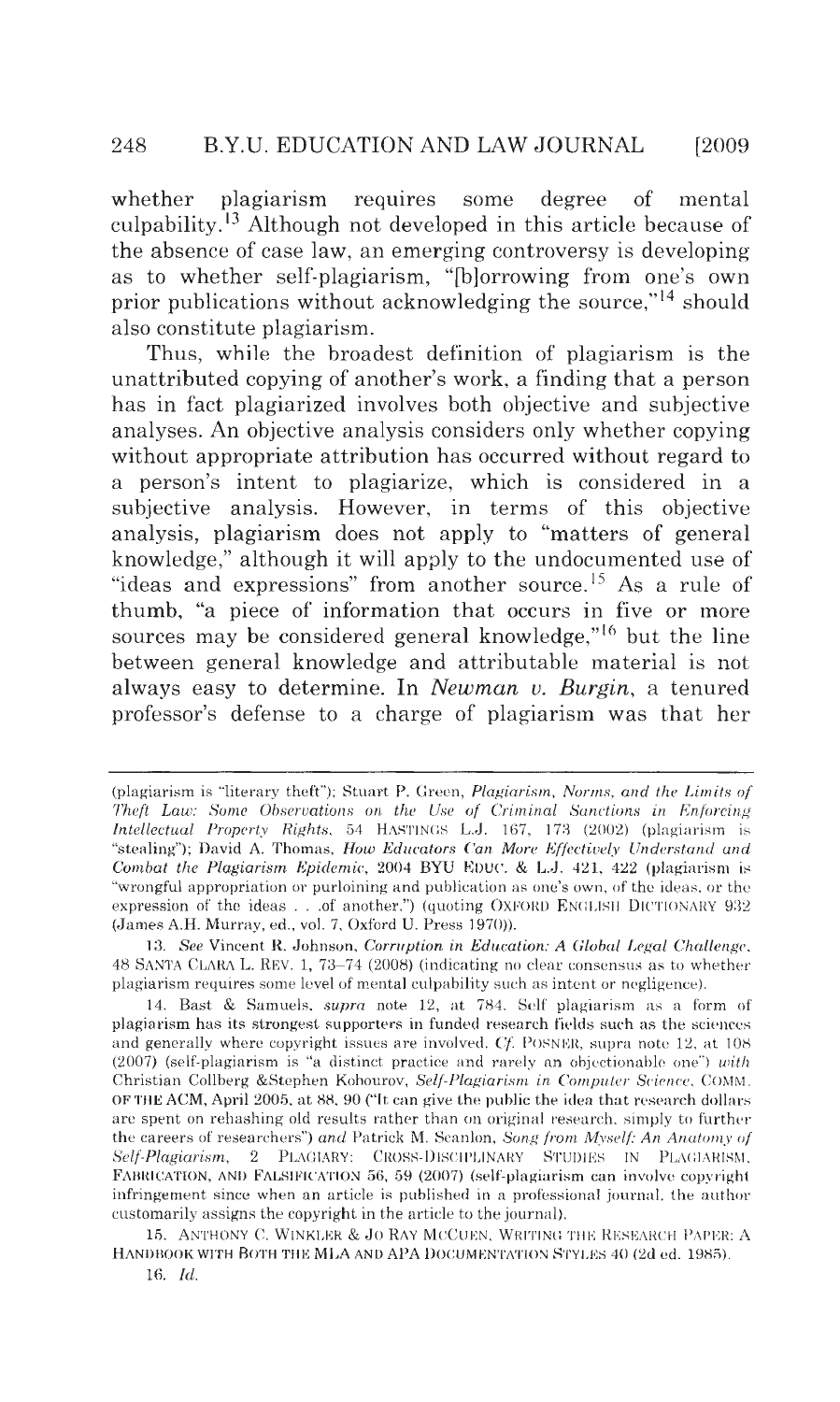paraphrases of German poetry from another source "simply reflected general know ledge among scholars in the field and did not require attribution."<sup>17</sup> Newman involved a thirteen-page article published in 1983, which translated into German a Croatian poem that had been previously translated and published in a 1952 book by another author.<sup>18</sup> The university committee investigating the charge of plagiarism against the tenured professor, Newman, found the following similar content between Newman's 1983 article and the 1952 book to be an example of plagiarism that permeated seven pages of the article: <sup>19</sup>

[1952 book:] The earthly beauty is the cloud which bars us from seeing the highest "Ti si oblak, ki zastupaFalse'' It throws a shadow on the pure longing for heaven  $(II, 11)$ :... and consequently the sun is the image of heavenly truth (III, 10), which through the ray of self-recognition (II, 18) allows the sinner to perceive its image without cloudsFalse Whatever the world values and holds dear is wax in the fire, smoke in the wind, snow before the sunFalse an arrow shot by a strong hand, and it (the world) itself is only a burning sea, and a ship in the stormFalse Man, however, after his enlightenment by heavenly grace, is a dry staff, which begins to green (III, 9), a phoenix rising from the ashes.

[1983 article:] This image of earthly beauty bars the sight of the supreme Good, throwing a shadow of depravity on the clean longing for Heaven: [quote]False Consequently, Gundulic paints us a picture reflecting his mystic train of thought; the sun as Divine Majesty illuminates all mankind, and His ray points to truth and heavenly justice:  $[quoter] \ldots$ revealing itself to the sinner cloudlessly through the ray of self-recognition: [quote]False Thus the repentant sinner sees heaven's brilliant aura in contrast to earth's darkness: [quote]False A father's welcome symbolizing God's everlasting grace: [quote]False The world is superficial; the objects it admires most are like wax in the fire, smoke in the wind, snow under the sun, an arrow shot by a strong hand from a bow: [quote]False Life itself is nothing but agitated seas, a storm-tossed ship. [quote]False Man is a 'dried-up twig', whose salvation lies only in his humble penitence. Heaven's grace will make it bloom again, like a Phoenix rising from the

<sup>17. 930</sup> F.2d 955, 958 (1st Cir. 1991).

<sup>18.</sup> *Id.* at 957-58.

<sup>19.</sup> For another comparison between the article and the book, *see id.* at 958.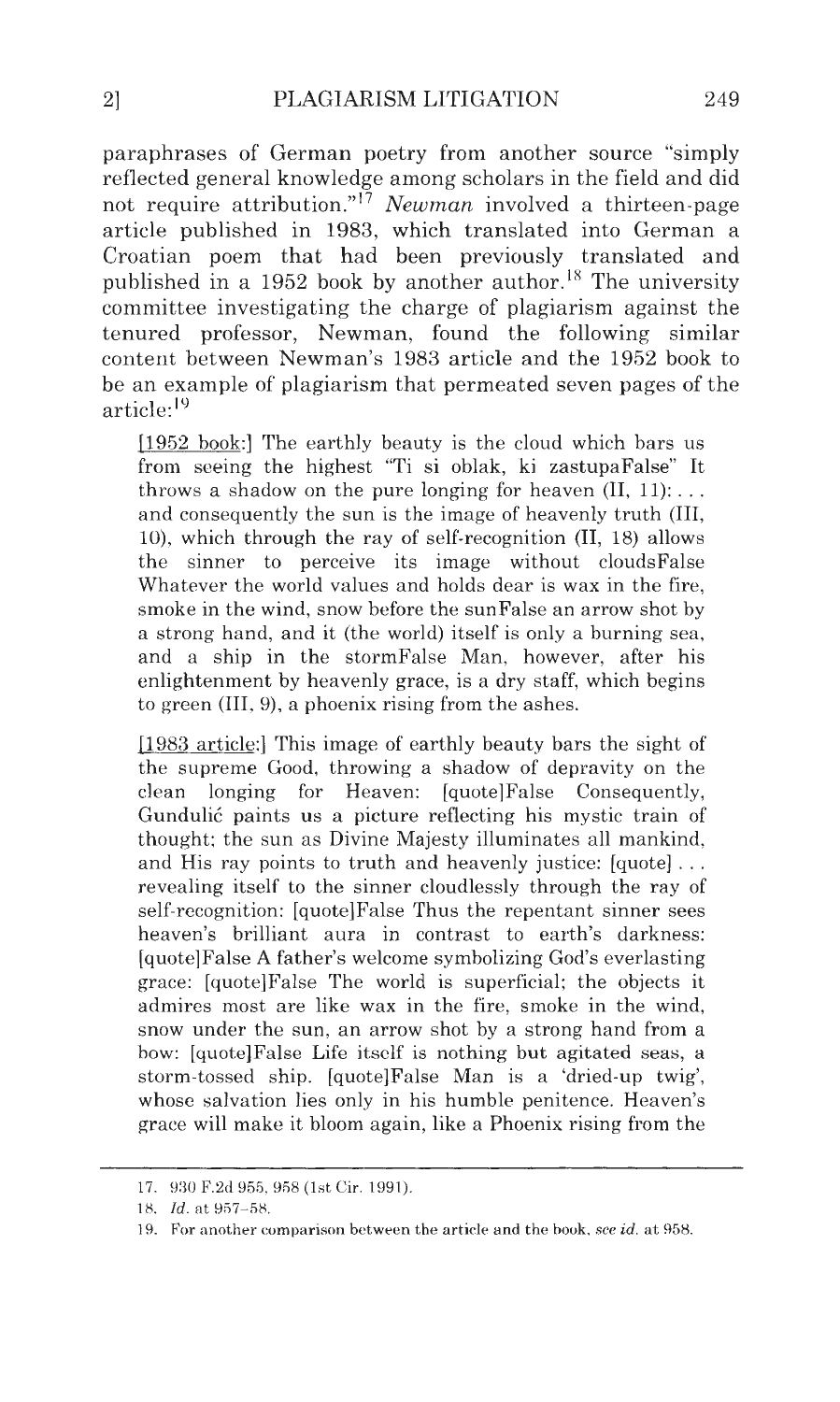ashes: [quote]False<sup>20</sup>

In *Newman,* the First Circuit upheld the university's plagiarism decision and the attendant discipline of Newman,  $2<sup>1</sup>$ agreeing not only that the unattributed portions from the book constituted plagiarism, but that Newman's three references in her article to the 1952 book were not adequate attribution, considering the professor's extensive use of the book's translations. 22 In effect, the court of appeals indicated that a "general knowledge" exemption from plagiarism involves a consideration of the nature of the academic discipline involved.<sup>23</sup> In the case of poetry, the exemption did not extend to unattributed use of another person's poetry translations. An example from U.S. history illustrates the difference between applying general knowledge and committing plagiarism-it is general knowledge that Thomas Jefferson was inaugurated as the third president of the United States on Wednesday, March 4, 1801, replacing the second president, John Adams. However, one would likely face a charge of plagiarism *to* quote or paraphrase without attribution David McCullough's eloquent description of this presidential succession:

John Adams made his exit from the President's House and the capital at four in the morning, traveling by public stage under clear skies lit by a quarter moon. He departed eight hours before Thomas Jefferson took the oath of office at the Capitol, and even more inconspicuously than he had arrived, rolling through the empty streets past darkened houses.<sup>24</sup>

Clarification of the meaning of plagiarism has led many educational institutions to include samples of acceptable and unacceptable uses.<sup>25</sup> While such examples can be very useful in

Here's the ORIGINAL text, from page 1 of *Lizzie Borden: A Case Book of Family* and Crime in the 1890s by Joyce Williams et al.:

<sup>20.</sup> *!d.* 

<sup>21.</sup> Newman was barred from serving on certain academic committees or holding administrative office for five years. *ld.* at 959.

<sup>22.</sup> *ld.* at 962.

<sup>23.</sup> *!d.* 

<sup>24.</sup> DAVID MCCULLOUGH, JOHN ADAMS 564 (2001).

<sup>25.</sup> *See e.g., Writing Tutorial Services, Indiana University, Plagiarism: What It Is*<br>How to Recognize and Avoid It, (Apr. 27, 2004) and How to Recognize and Avoid It, *(Apr. 27, 2004)*  http://www.indiana.edu/-wts/pamphlets/plagiarism.shtml (last visited Apr. 12, 2009) (portion reproduced below).

How to Recognize Unacceptable and Acceptable Paraphrases

The rise of industry, the growth of cities, and the expansion of the population were the three great developments of late nineteenth century American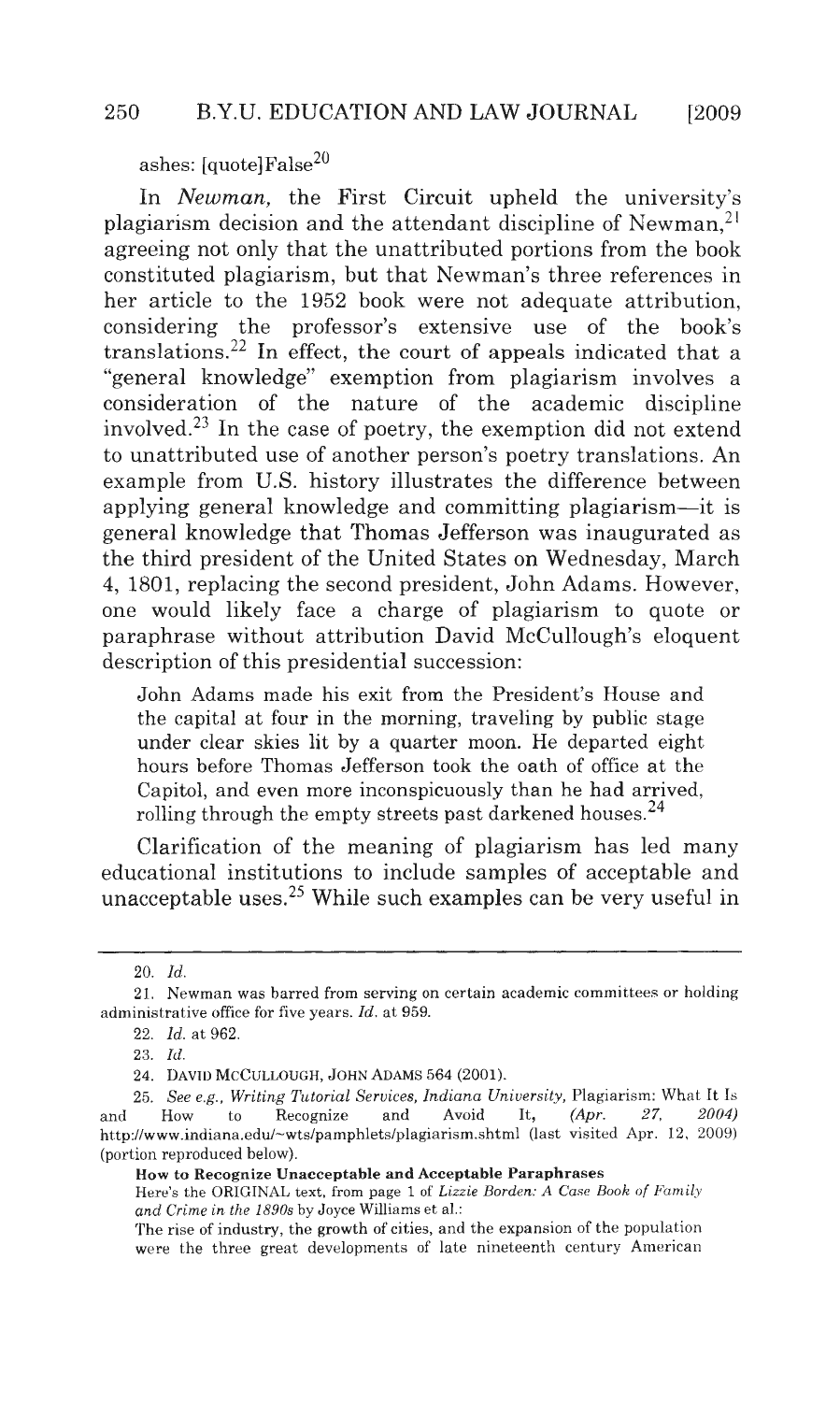determining when appropriate attribution is required, they tend-in the absence of express language to the contrary-to obviate the need to prove subjective intent to plagiarize.<sup>26</sup> The First Circuit, in *Newman*, declared that intent to plagiarize was not a necessary requirement for a finding of plagiarism since "one can plagiarize through negligence or recklessness without intent to deceive."27 In *Newman,* during the investigation of Newman's alleged plagiarism, the faculty committee investigating the charge ignored Newman's claim that plagiarism requires intent by refusing to consider "Professor Newman's subjective state of mind" and finding her guilty of "objective plagiarism" and "seriously negligent

#### What makes this passage plagiarism?

The preceding passage is considered plagiarism for two reasons:

- the writer has only changed around a few words and phrases, or chan ged the order of the original's sentences.
- the writer has failed to cite a source for any of the ideas or facts.

If you do either or both of these things, you are plagiarizing, ACCEPTABLE Fall River, where the Borden family lived, was typical of northeastern industrial cities of the nineteenth century. Steam-powered production had shifted labor from agriculture to manufacturing, and as immigrants arrived in the US, they found work in these new factories. As a result, populations grew, and large urban areas arose. Fall River was one of these manufacturing and commercial centers (Williams 1). Why is this passage acceptable?

This is acceptable paraphrasing because the writer:

- accurately relays the information in the original  $\bullet$ uses her own words.
- lets her reader know the source of her information.

26. *See* MAWDSLEY, *supra* note 1, app. at 100-121, for the extraordinarily welldesigned examples containing no reference to subjective intent developed by Dartmouth College for the 1962 and 1992 editions of *Sources: Their Use and Acknowledgement,* reproduced by the author with written permission of the College's Dean of Students.

27. *Newman,* 930 F.2d at 962.

history. As new, larger, steam-powered factories became a feature of the American landscape in the East, they transformed farm hands into industrial la borers, and provided jobs for a rising tide of immigrants. With industry came urbanization the growth of large cities (like Fall River, Massachusetts, where the Bordens lived) which became the centers of production as well as of commerce and trade.

Here's an UNACCEPTABLE paraphrase that is plagiarism:

The increase of industry, the growth of cities, and the explosion of the population were three large factors of nineteenth century America. As steamdriven companies became more visible in the eastern part of the country, they changed farm hands into factory workers and provided jobs for the large wave of immigrants. With industry came the growth of large cities like Fall River where the Bordens lived which turned into centers of commerce and trade as well as production.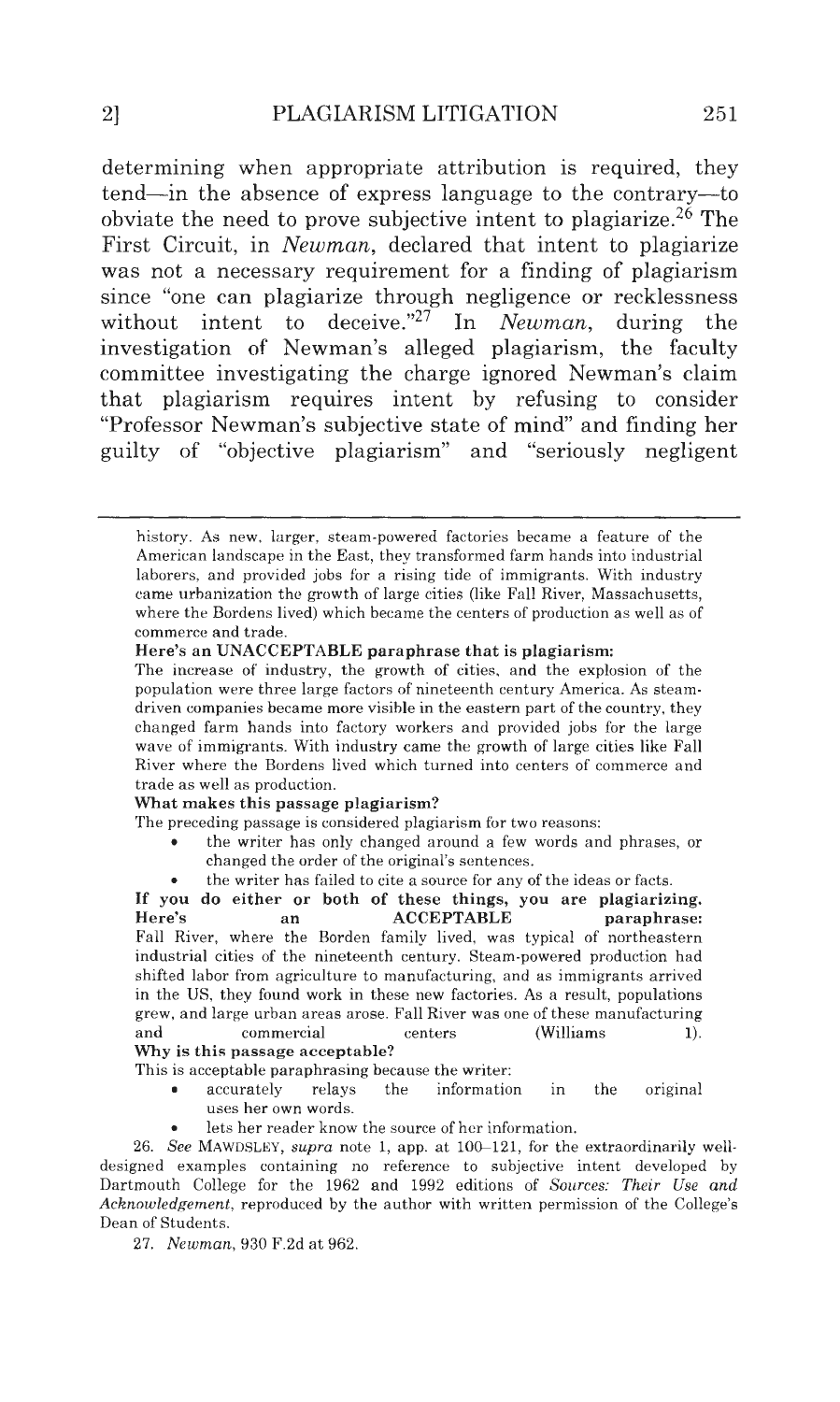scholarship."<sup>28</sup>

However, intent can become an issue if it is part of an educational institution's definition of plagiarism.29 Unfortunately, the use of intent in a definition of plagiarism creates interpretative problems for faculty committees and administrators who are called upon to interpret their institutions' definitions. In *Napolitano* u. *Trustees of Princeton University*, a New Jersey appeals court upheld a one-year postponement of a student's diploma after the university found that the student had plagiarized a senior paper.  $30$  Prior to the plagiarism incident, but during the student's time at the university, the university had changed its definition of plagiarism. In its 1978 student handbook, the university had stated that intent was not a defense to a charge of plagiarism, but in the 1980 iteration, plagiarism was defined as "[t]he deliberate use of any outside source without proper acknowledgement."<sup>31</sup> The university officials investigating the plagiarism charge determined that the new language, "deliberate use," had been satisfied in that plaintiff had "committed the offense with the intention to pass off the quoted material as her own."32 However, although rejecting the student's claim that six footnote references to the copied source demonstrated a lack of intent to plagiarize.<sup>33</sup> university

3 1. *Napolitano,* 453 A.2d at 266.

32. *ld.* at 270.

<sup>28.</sup> *Td.* 

<sup>29.</sup> *See e.g.,* U niversity of Maryland, University of Maryland Code of Academic Integrity (May 5, 2005). http://www.president.umd.edu/policies/docs/III-100A.pdf ("PLAGIARISM: intentionally or knowingly representing the words or ideas of another as one's own in any academic exercise"); Duke University, Bulletin of Ouke University, The Duke Community in Practice: A Guide for Undergraduates (2008-09). http://registrar.duke.edu/bulletins/communitystandard/2008-

<sup>09/</sup>commstandbulletin2008-09.pdf, at 16 ("Plagiarism occurs when a student, with intent to deceive or with reckless disregard for proper scholarly procedures, presents a ny information, ideas or phrasing of another as if they were his/her own and/or does not give appropriate credit to the original source. Proper scholarly procedures require that all quoted material be identified by quotation marks or indentation on the page, and the source of information and ideas, if from another, must be identified and be a ttributed to that source. Students are responsible for learning proper scholarly procedures.'')

<sup>30. 453</sup> A.2d 26a (App. Div. 1982), *aff'g* 453 A.2d 279 (Ch . Div. 1982).

<sup>33.</sup> Failure to adequately cite to borrowed sources can have unanticipated results. See Michael Harvey, The Nuts and Bolts of College Writing (2003), http://nutsandbolts.washcoll.edu/plagiarism.html (Sen. Biden forced to withdraw in 1987 from possible consideration as 1988 presidential candidate because twenty years earlier, he failed a law school course for plagiarizing a legal article—he'd provided a single footnote while lifting five full pages from the article).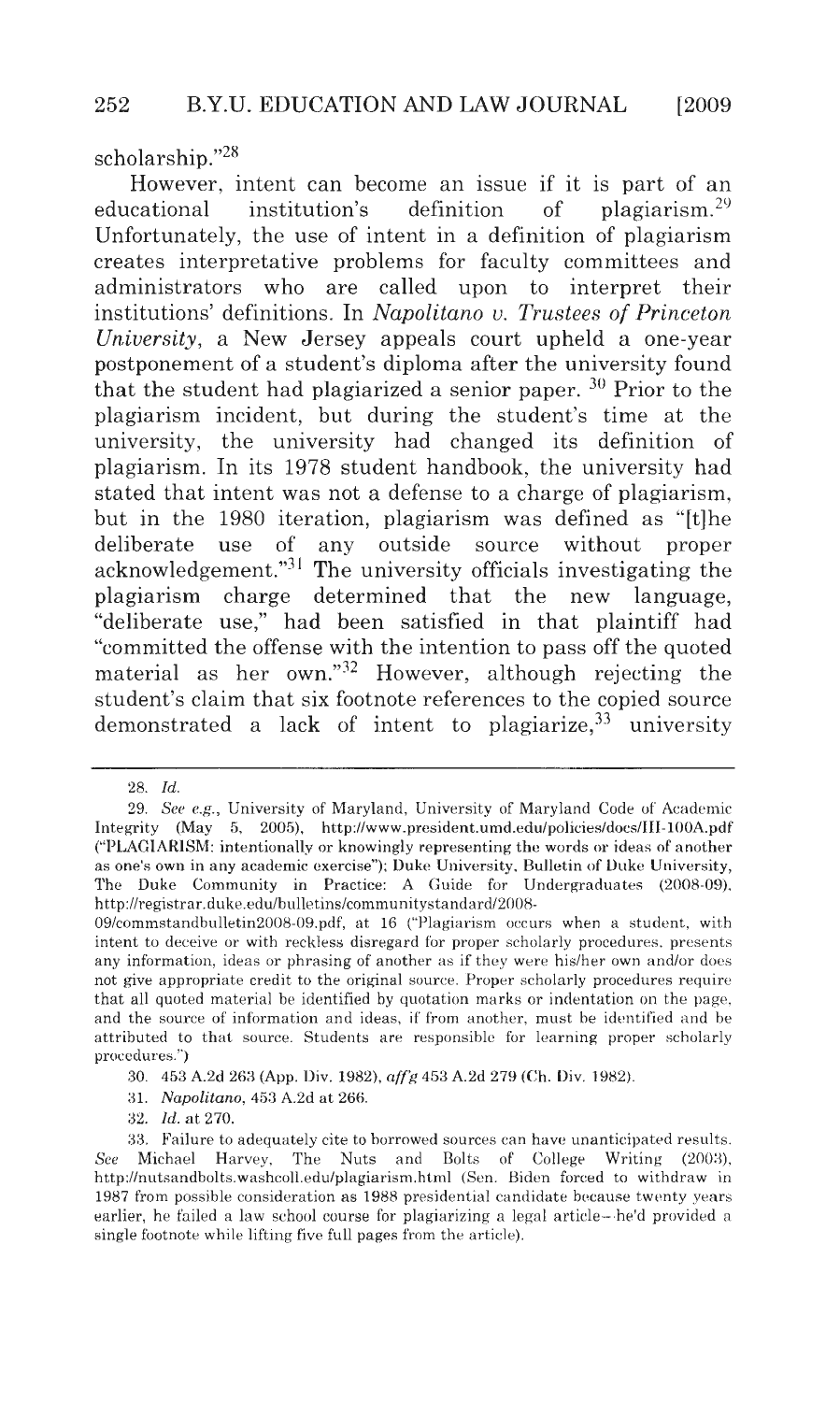officials determined that the following objective "mosaic" of unattributed uses supported a finding of plagiarism without regard to the question of intent: the use of quotation marks in only a few instances; the use of such introductory phrases as "it is evident that," "it is important to note that," and "one can assume that" to suggest that conclusions were those of the student when, in fact, they were those of the copied source; changing tenses from the copied source; and, deleting words and phrases that would have seemed too technical or awkward. <sup>34</sup>

The court's conclusion in *Napolitano* suggests that, where an educational institution has not referred to mental state as a requirement for plagiarism, a determination of plagiarism can be an objective one without regard to a student's or faculty member's subjective intent. This interpretation, as reflected in A.V. *v. iParadigms, Ltd. Liability Co.*,  $35$  is certainly consistent with the practice of many instructors who require that students submit a report of a plagiarism database search (such as Turnitin) with each course paper. 36 However, in the end, the extent to which a person's subjective intent will be an element in determining plagiarism will depend on whether an educational institution's definition of plagiarism includes intent as part of its definition. 37

As a cautionary note, if intent is an essential element of plagiarism, one must consider that "ideas, terms, characterizations, story plots and even exact phrases may remain in a writer's consciousness long after the course or book, or perhaps even the knowledge that there was a prior source, has been lost from memory."<sup>38</sup> Referring to this phenomenon as "unconscious plagiarism," one author has suggested that "implicit memory can bring knowledge or memories to mind, but explicit recollection can fail to identify

<sup>34.</sup> *Napolitano*, 453 A.2d at 270, 276.

<sup>35. 544</sup> F. Supp. 2d at 478.

*<sup>:36.</sup>* The focus of this artide is not to examine the merits of using Turnitin technology. For a comprehensive discussion of Turnitin. *see* Samuel J. Horovitz, *Two Wrongs Don't Negate A Copyright: Don't Make Students Turnitin If You Won't Give It Rack*, 60 FLA. L. REV. 229 (2008).

<sup>37.</sup> For a comprehensive discussion of the role of intent in plagiarism, see Bast & Samuels, *supra* note 12, at 780-84 (2008) (comparing the definitions of plagiarism of the Legal Writing Institute, which encompasses both intentional and nonintentional copying as plagiarism, with the definition of Judge Posner of the Seventh Circuit, which applies only to "nonconsensual fraudulent copying").

<sup>:38.</sup> MAWDSLEY, *supra* note I, at 11.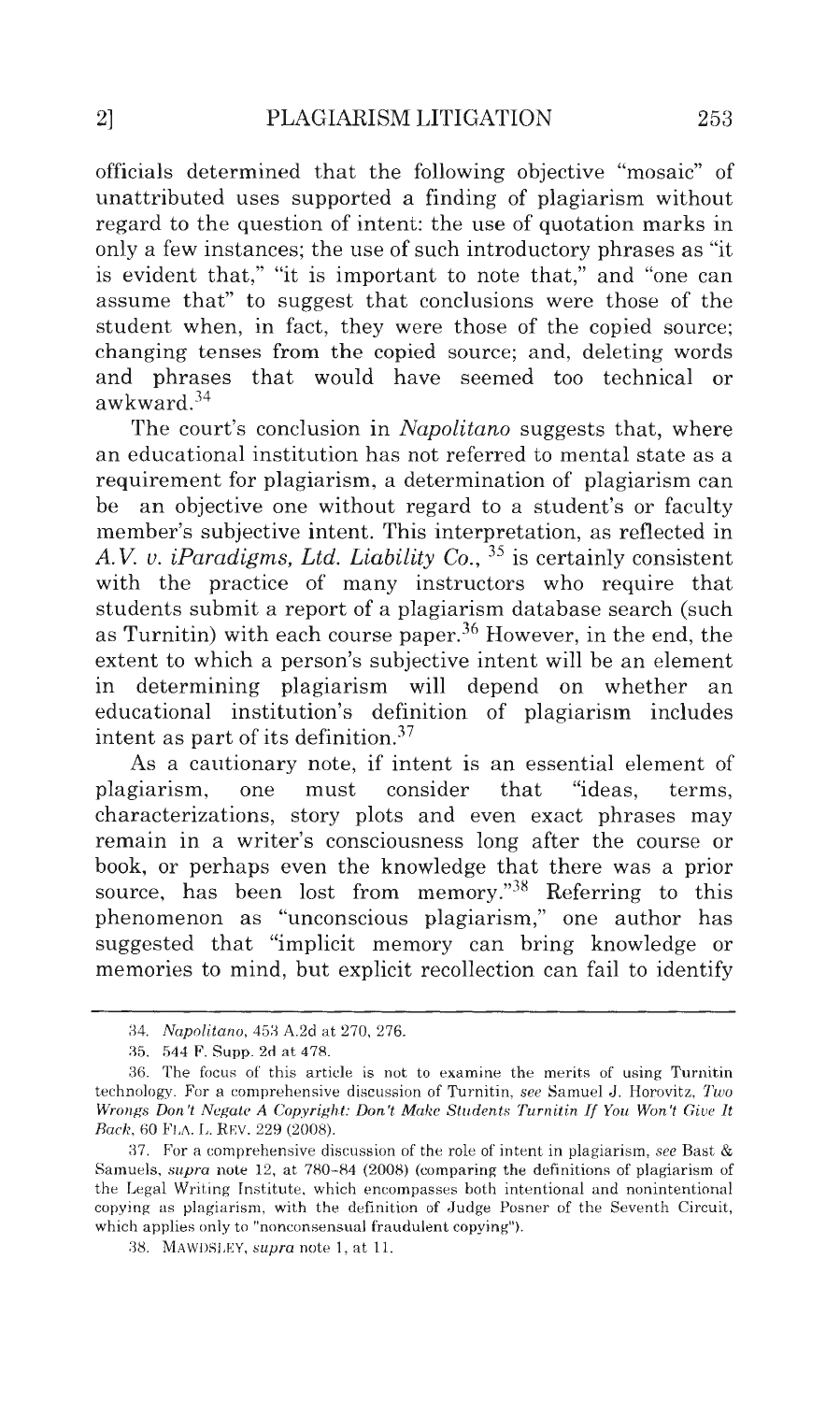the source of the memory."39 While this "unconscious plagiarism" is less likely to occur where the research and writing of assignments occur in a compressed time frame (as is generally the case with students), the requirement of intent invites, at least theoretically, a student defense that the student's creative outcome under consideration was not the product of intent to plagiarize, but rather the result of "cognitive illusions ... [of] unconscious plagiarism."40

#### III. ISSUES OF CONSTITUTIONAL AND CONTRACTUAL FAIRNESS IN PLAGIARISM CASES

Educational institutions that interpret and enforce their plagiarism policies are expected to do so in accordance with procedures established in student and faculty handbooks and, for public institutions, in conformity with the requirements of constitutional due process. $41$  Thus, the school official's investigation of academic violations such as plagiarism can present both a contract claim regarding adherence to handbook or catalog language and a constitutional claim as to the minimal rights required under the liberty and property provisions of the Due Process Clause.

The challenge in addressing academic penalties assessed for academic misconduct is that suspensions, expulsions, or degree revocations assessed for plagiarism violations<sup>42</sup> are exactly the same kinds of penalties assessed for disciplinary violations, 43 yet U.S. courts have tended to accord greater deference to academic institutions in making decisions

<sup>39.</sup> Steven M. Smith, *Invisible Assumptions and the Unintentional Use of Knowledge and Experiences in Creative Cognition, 12 LEWIS & CLARK L. REV.* 509, 514 (2008).

<sup>40.</sup> *Id.* at 525. Worth noting is that, in copyright law, subconscious copying is not a defense to an action for damages under the Copyright Act. *See* Carissa L. Alden, *A Proposal to Replace the Subconscious Copyinfif Doctrine,* 29 CARDOZO L. REV. 1729 , 1731 (2008).

<sup>41.</sup> For a comprehensive discussion of constitutional due process and contractual fairness, see RALPH MAWDSLEY, LEGAL PROBLEMS OF RELIGIOUS AND PRIVATE SCHOOLS 6-8, 15-33 (5th ed. 2006).

<sup>42.</sup> *See e.g.,* Kerr v. Bd. of Regents of Univ. of Neb., 739 N.W. 2d 224 (Neb. Ct. App. 2007) (upholding dismissal of student from law school for four instances of plagiarism).

<sup>43.</sup> *See e.g,* Goodreau v. Rector a nd Visitors of Univ, of Va., 116 F. Supp. 2d 694, 703 (W.D. Va. 2000) (holding that the university had implied authority to revoke the degree of a graduate who had embezzled funds from a student organization while a student at the university).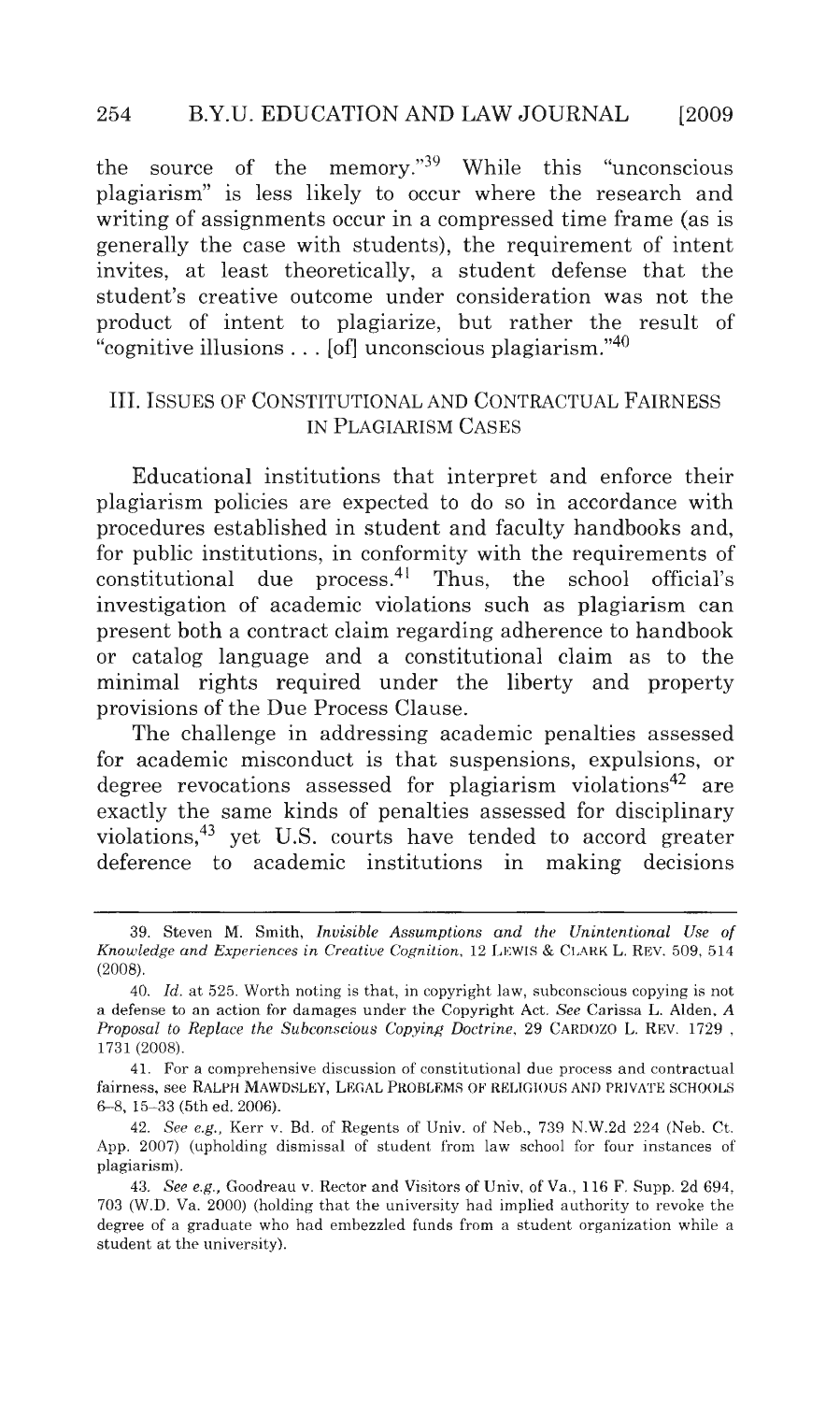involving academic misconduct than decisions involving disciplinary violations. One court has reasoned that "[a]cademic judgments are subjective-they are made in an educational, not adversarial environment [and t]he courts ... have reserved those judgments to educators, not judges and juries."44 In its decision in *Board of Curators of University of Missouri v. Horowitz,* the Supreme Court acknowledged a sharp line between academic and disciplinary misconduct<sup>45</sup> by holding that "[t]he determination whether to dismiss a student for academic reasons requires an expert evaluation of cumulative information and is not readily adapted to the procedural tools of judicial or administrative<br>decisionmaking."<sup>46</sup> The Court added that "[clourts are The Court added that "[c]ourts are particularly ill-equipped to evaluate academic performance.<sup>"47</sup>

However, in *Horowitz,* the Supreme Court upheld the dismissal of a medical student in her last semester for poor faculty evaluations; the Court, nonetheless, exercised caution and "assum[ed] the existence [under the Fourteenth Amendment's Due Process Clause] of a liberty or property interest."48 Property interests are essentially entitlements (such as faculty tenure appointments) grounded in "an independent source such as state statutes or rules [or contracts] entitling the citizen to certain benefits."<sup>49</sup> Generally, students or faculty with such a property right who face penalties for academic misconduct fail in their property interest claims as long as they have received notice of charges,

47. *ld.* at 92.

48. *ld.* at 97. U.S. CONST., amend. XIV, § 1 ("nor shall any State deprive any person of life, liberty, or property, without due process of law").

<sup>44.</sup> Samper v. Univ. of Rochester, 528 N.Y.S.2d 958, 962 (N.Y. Sup. Ct. 1987), aff'd as modified, 535 N.Y.S.2d 281 (N.Y. App. Div. 1988) (rejecting medical resident's due process claim that she was entitled to meet with clinical competency committee after receiving unsatisfactory reviews).

<sup>45. 435</sup> U.S. 78 (1978) (denying due process claims of student dismissed in her last year of medical school for academic deficiencies). For a discussion of case law related to academic and disciplinary penalties, *see* 14A C.J.S. *Colleges and Universities*  § 41 (1991) (Expulsion, dismissal, suspension, or other discipline-Review and reinstatement); 15A AM. JUR. 2D *Colleges and Universities* § 29 (2000) (Promotions; graduation; conferring of degrees and diplomas).

<sup>46.</sup> *Horowitz,* 435 U.S. at 90.

<sup>49.</sup> Goss v. Lopez, 419 U.S. 565, 572-73 (1975). *See also* Bd. of Regents v. Roth, 408 U.S. 564, 568-71 (1972) (faculty member with one-year contract had no entitlement to contract renewal); Zellman v. Indep. Sch. Dist. No. 2758, 594 N.W.2d 216, 220 (Minn. Ct. App. 1999) (student's attendance in public schools pursuant to state compulsory attendance statute is an entitlement).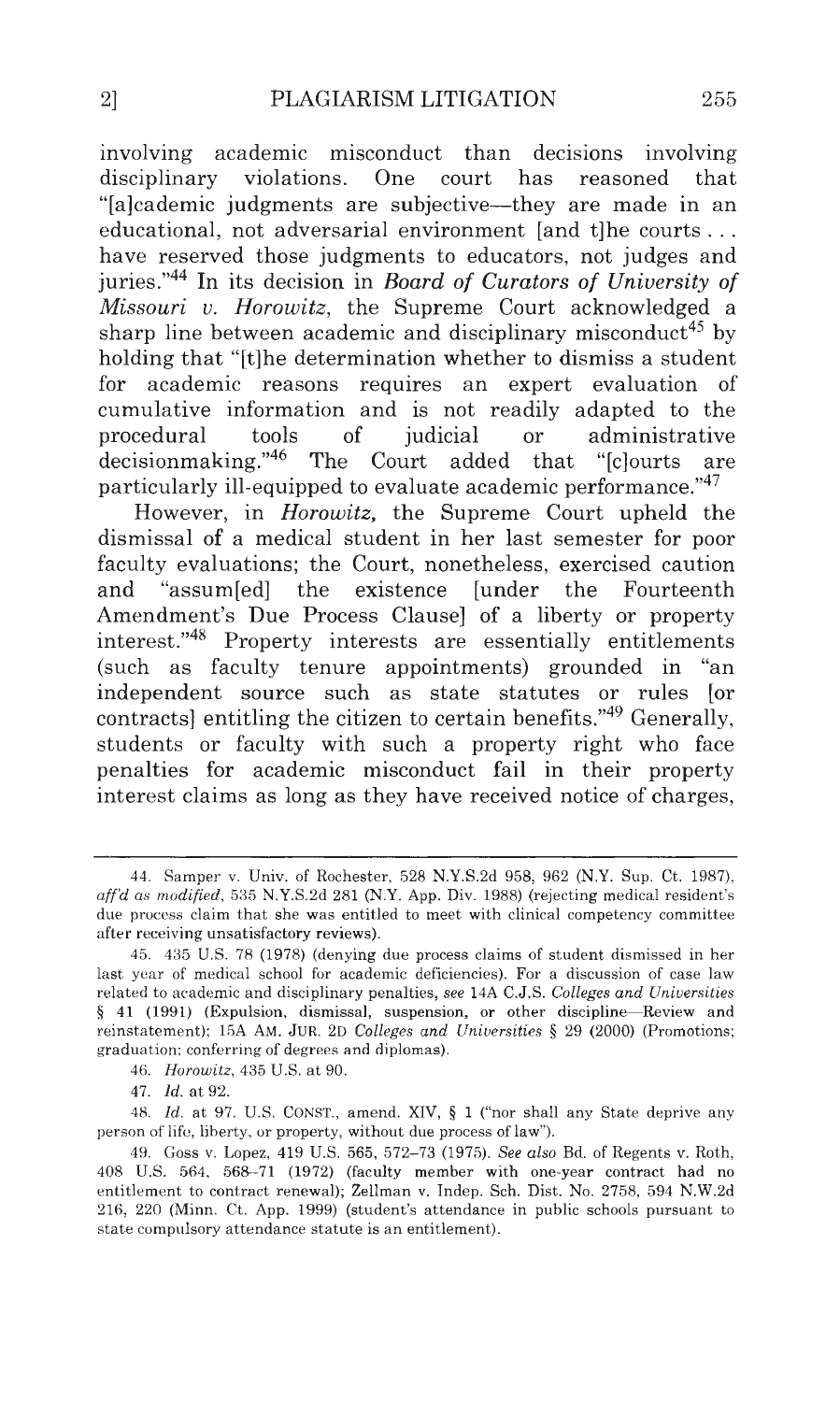a hearing at which they can present their position, and a careful and deliberate consideration of the information by the appropriate education officials.<sup>50</sup> Liberty clause claims involve the stigmatizing of a person's reputation,<sup>51</sup> but as reflected by the Supreme Court in *Horowitz,* "the mere fact of dismissal, absent some publication of the reasons for the action<sup>"52</sup> does not represent the kind of stigma protected under the liberty clause.<sup>53</sup> Even where courts have found that the imposition of academic penalties could harm a person's reputation and, thus, require a name-clearing hearing,  $\frac{5}{4}$  courts have generally found that the process provided by an educational institution satisfies minimal constitutional requirements.<sup>55</sup>

However, the control by educational institutions over academic misconduct generally, and plagiarism specifically, can be affected by factors other than constitutional constraints. Most educational institutions have their own procedural rights spelled out in student and faculty handbooks, but courts generally have been fairly generous in holding that only

52. *Horowitz*, 435 U.S. at 97.

53. See Zellman, 594 N.W.2d 216 (student who received zero on plagiarized history assignment had no protected liberty or property right).

54. *See* Gunasekera v. Irwin , G17 F. Supp. 2d 999, 1 OJ:i (S.D. Ohio 2007) *aff'd in part, rcu'd in part,* 5Gl F.3d 461 (6th Cir. 2009) (holding that name-clearing hearing offered by state university would have satisfied due process, in which professor. who had been suspended from graduate faculty status for failing to monitor graduate theses for plagiarism, would be permitted to produce witnesses, to submit documentary evidence, to testify on his own behalf, and to be represented by counsel).

55. *See* Crook v. Baker, 813 F.2d 88 (6th Cir. 1987) (holding that student whose masters degree was revoked for fabrication of research was granted notice and a hearing that satisfied procedural due process); Jaksa v. Regents of Univ. of Mich., 597 F. Supp. 1245 (E.D. Mich. 1984) (upholding as providing adequate procedural rights under liberty clause where student suspended a semester for cheating on a final exam had six-week notice or hearing and a hearing where he presented his case); Hall v. Med. Coll. of Ohio at Toledo, 742 F.2d 299 (6th Cir. 1984) (dismissal of student for academic dishonesty on exams satisfied due process where he had notice of charges and a hearing where he presented his case; student not entitled to all due process rights such as right to counsel).

<sup>50.</sup> *See* Rogers v. Tenn. Bd. of Regents, 273 Fed. App'x 458 (6th Cir. 2008) (upholding dismissal of nursing student after receiving a failing grade in a clinical nursing course where the student had received the minimal level of constitutional due process).

<sup>51.</sup> However, the Supreme Court has asserted that a claimant has no liberty or property interest in their reputation alone. *See Paul v. Davis, 424 U.S. 693, 693 (1976)* (reputation alone, "apart from some more tangible interest such as employment," is neither a "liberty" nor "property" interest by itself sufficient to invoke the procedural protection of the Due Process Cla use). *See also,* Dodd v. Fort Smith Special Sch. Dist. No. 100, 666 F. Supp. 1278, (W.D. Ark. 197) (finding no liberty or property claims as to a teacher whose book had been copied by school district without attribution).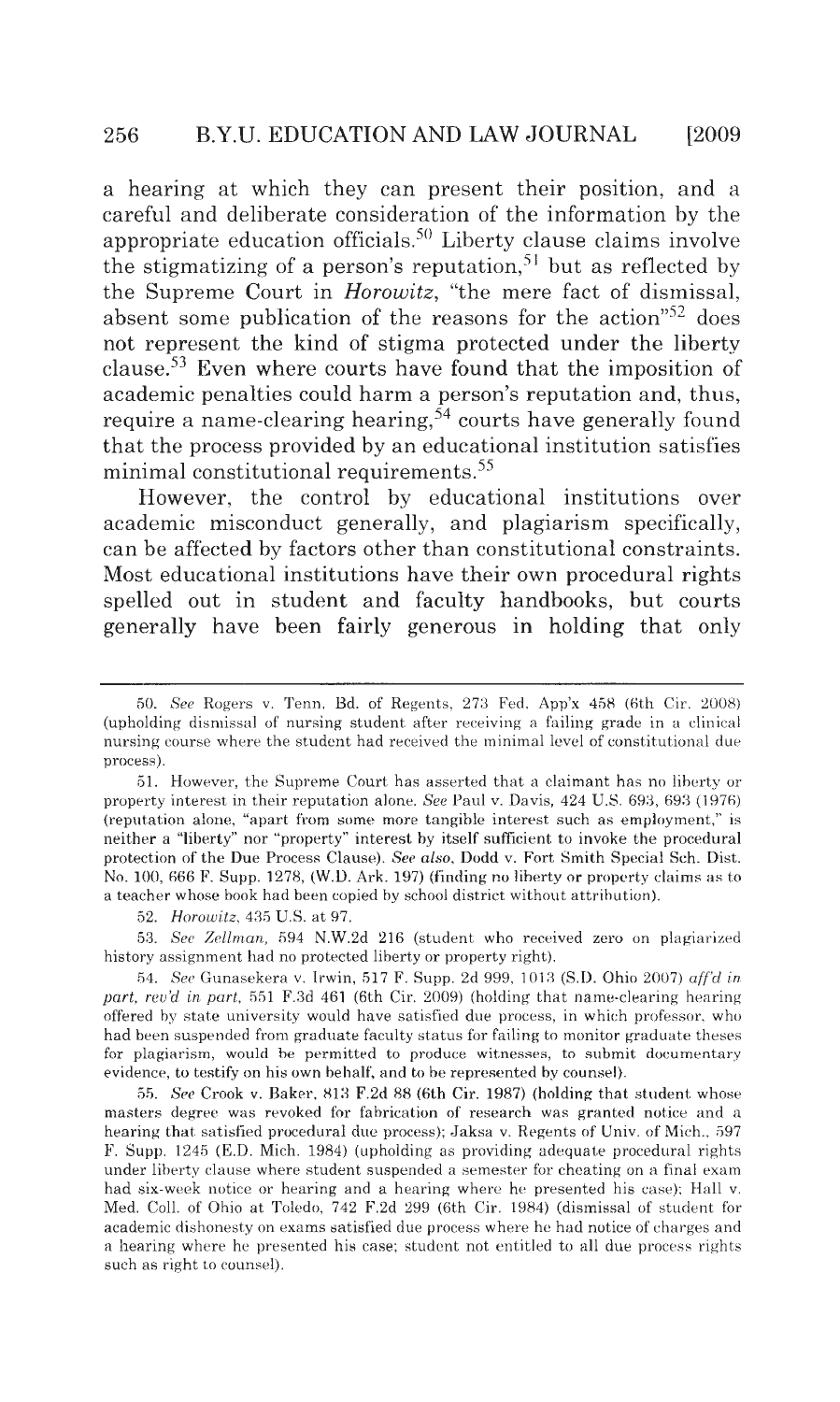substantial compliance with the handbooks is required, as long as the process received by a student or faculty member appears to satisfy at least the constitutional minimum requirements.<sup>56</sup>

Common law tort claims are also possible remedies, whether or not a plaintiff has a viable liberty or property claim. In *Slack u. Stream,* the Supreme Court of Alabama let stand a \$200,000 damages award for mental anguish and a \$450,000 punitive damages award on behalf of a former state university faculty member against the university and the department chair for dissemination of a letter accusing the professor of plagiarism in violation of the university's plagiarism policy.<sup>57</sup> In rejecting state-agency immunity for the department chair who alleged that the dean of his school had not instructed him regarding the plagiarism policy, the court "decline[d] to extend State-agent immunity to individuals who are ignorant of the rules and regulations of the State agency with which they are employed."58

However, before courts can address the merits of a student's or faculty member's constitutional or common law claims associated with plagiarism, those bringing plagiarism charges must have complied with jurisdictional requirements. In *Hand u. Matchett,* the Tenth Circuit reversed a university's revocation of a **Ph.D.** for plagiarism where the court of appeals held that the university's governing body, the Board of Regents, had violated New Mexico law by delegating final authority to revoke degree to a subordinate body.<sup>59</sup> In *Hand*,

<sup>56.</sup> See Trahms, 666 N.Y.S.2d at 151 (upholding expulsion of student for plagiarism where student received four days notice of a hearing and the hearing substantially complied with the student handbook where the student was able to present evidence; reversing trial court order for a new hearing where no verbatim transcript of the original had been made hecause such a record was not necessary); Lawrence v. St. Augustine High Sch., 955 So. 2d 183 (La. Ct. App. 2007) (upholding school's suspension of student from extracurricular activities for plagiarism where school in its investigation substantially complied with its student handbook even though it. did not secure written reports from students and administrators as specified in the handbook).

<sup>57. 988</sup> So.2d at 534.

<sup>58.</sup> *Id.* at 529.

<sup>59. 957</sup> F.2d 791 (10th Cir. 1992). *See also* N.M. STAT. ANN. § 21-8-7 (LexisNexis 2008).

The immediate government of the several departments shall be entrusted to their respective faculties, but the regents shall have the power to regulate the course of instruction and prescribe, under the advice of the faculty, the books and authorities to be used in the several departments, and also to confer such degrees and grant such diplomas as are usually conferred and granted by other agricultural colleges.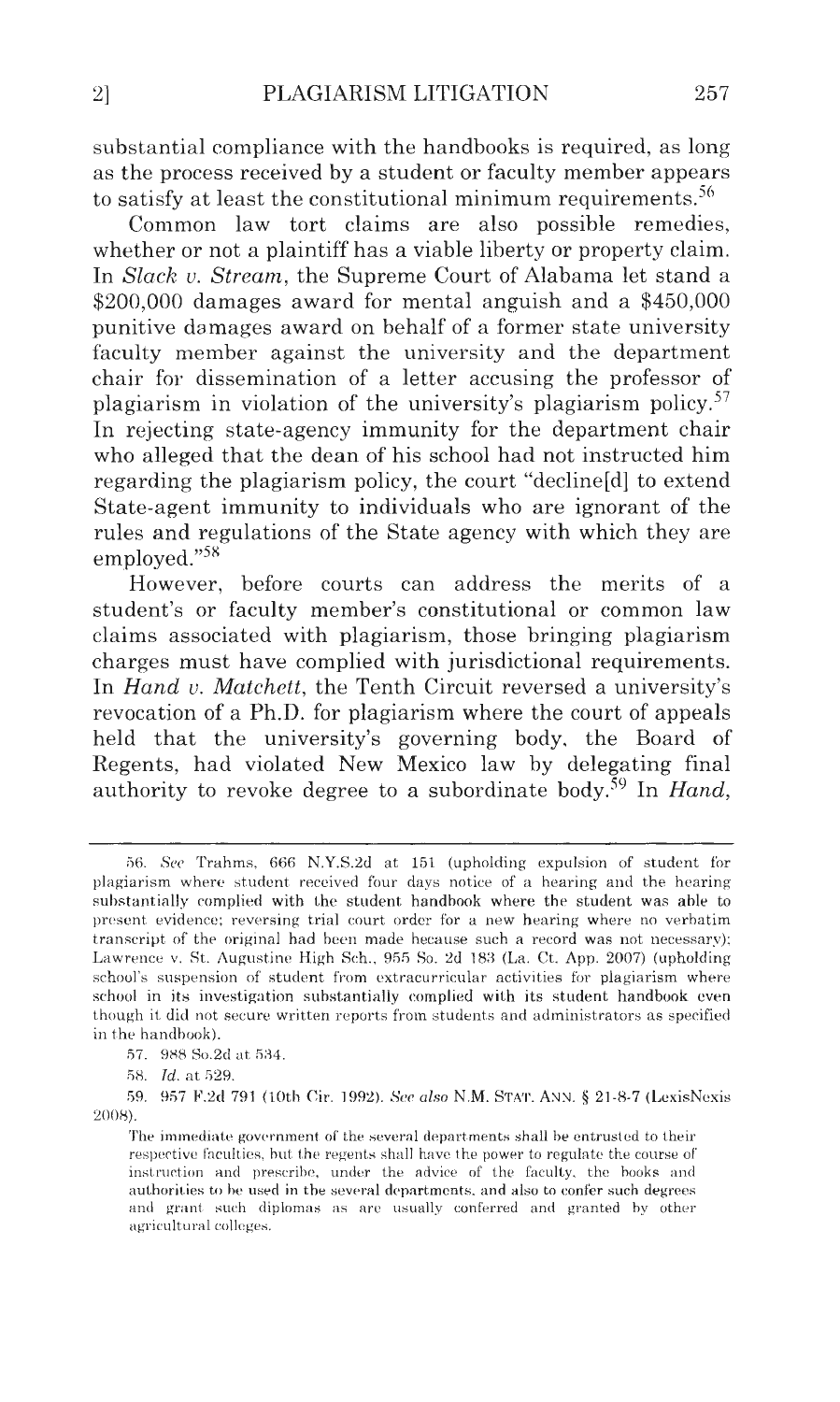the university had no procedures in place to address a plagiarism charge that could result in degree revocation, so the university constructed a set of procedures that was approved by its Board of Regents. $60$  However, the procedures left the investigation of the plagiarism charges and the determination of the penalty to university officials.<sup>61</sup> In granting to the student the injunctive relief which served to reverse the university's degree revocation decision, the Tenth Circuit observed that, since state law conferred the authority to confer academic degrees on the Board of Regents, the authority to revoke degrees rested only with the Board and could not be delegated to university officials. 62 Nonetheless, in the absence of specific state requirements like those in *Hand,* courts generally recognize that university officials have the inherent authority to revoke an improperly awarded degree where the university is acting pursuant to granted authority to confer degrees and to take any action necessary to maintain the university. 63

Other state jurisdictional issues have plagued the claimants disciplined for plagiarism violations. In *Brown v. State Board of Higher Education,* the Supreme Court of North Dakota rejected a student's claim against the State Board of Higher Education that it lacked authority to act upon the recommendation of a university's graduate committee to revoke his Ph.D. based on his partially plagiarized dissertation. 64 The North Dakota Supreme Court refused to address the merits of the student's claim because the student had failed to exhaust his administrative remedies under the student handbook and had not appealed the Graduate Committee's decision to the university's Student Graduate Studies Committee before

63. *Sec* Wa liga v. Bd. of Tr. of Kent State Univ., 488 N.E.2d 850 (Ohio 1986) (upholding revocation of undergraduate degrees for grade discrepancies where state statutes conferred on the university the authority to "confer such . . . academic degrees as are customarily conferred by colleges and universities in the United States [and to] do all things necessary for the proper maintenance and successful and continuous opera tion of such universities.") (citing OHIO REV. CODE §§ 3341.04, 3301.05).

64. 711 N.W.2d 194 (N.D. 2006).

<sup>60.</sup> Hand v. Matchett, 957 F.2d 791, 793 (lOth Cir. 1992).

<sup>61.</sup> Jd. at 792-93.

<sup>62.</sup> *See id.* at 795.

The statute at issue gives the Board of Regents exclusive power to confer degrees. Conversely, it is appropriate to assume that to the extent a power to revoke degrees is recognized, it too is vested exclusively in the Regents. None of the statutes governing the university expressly allow the Regents to delegate this, or any other, power.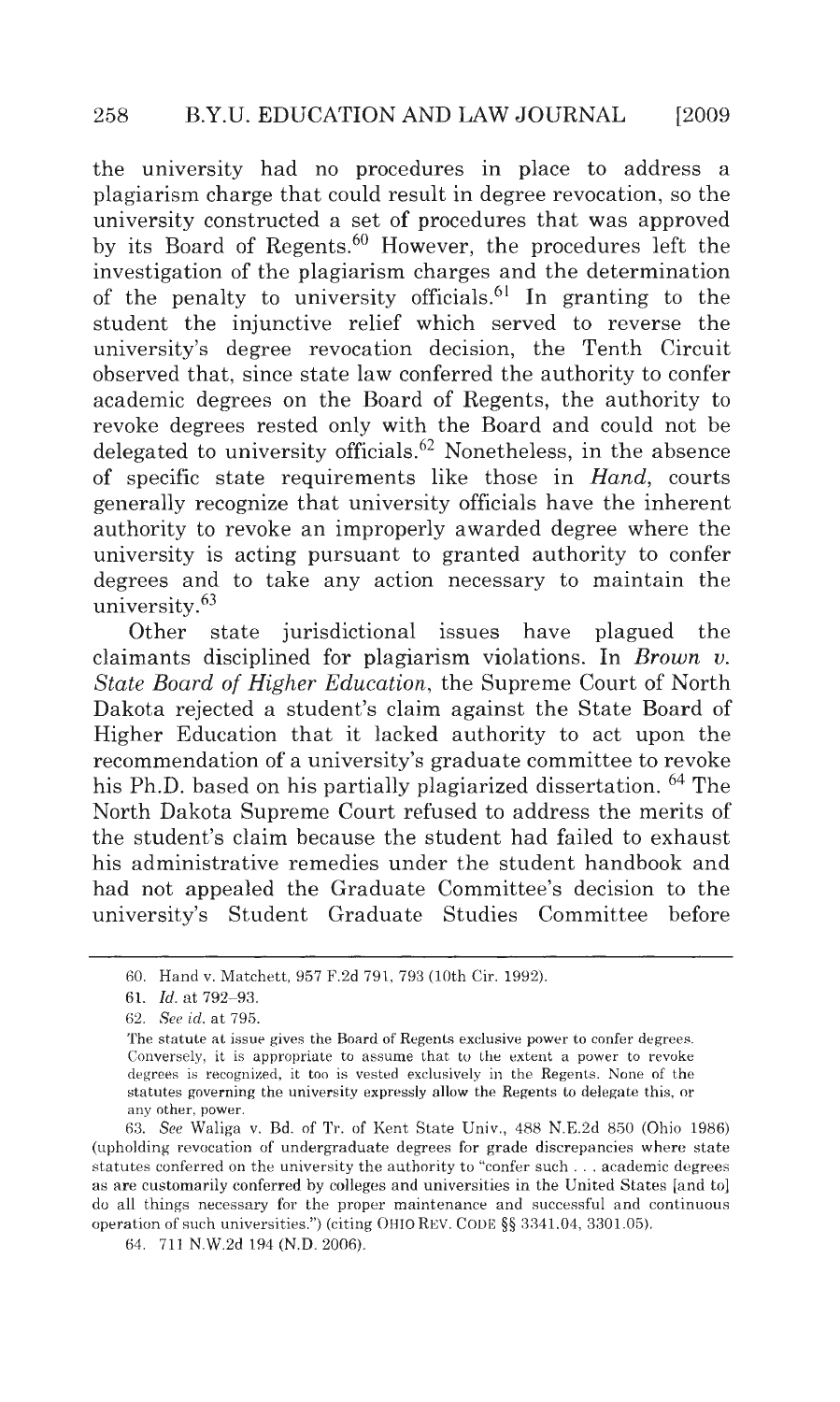seeking a judicial remedy.<sup>65</sup> In essence, the state supreme court held that, unless plaintiff has exhausted his administrative remedies, the State Board of Higher Education had the authority under the state's constitution to revoke degrees. 66 In *Kerr v. Board of Regents of University of Nebraska,* a state appeals court rejected the claim of a law student brought under the state's Administrative Procedure Act (APA). 67 In upholding the law school Honor Committee's and dean's decisions to dismiss plaintiff for four plagiarism violations, the Nebraska appeals court held that both the committee and the dean had authority to make dismissal decisions, but neither were "agencies" under the APA so as to give state courts jurisdiction over them.<sup>68</sup> Thus, in effect, the student's procedural rights were determined by the university catalog and not by the more comprehensive APA. In *Martin v. Godwin,* the Third Circuit rejected the claim of a Pennsylvania student, dismissed from the University of Kansas' School of Pharmacy distance learning program, that university officials had defamed him by dismissing him from the program for two instances of plagiarism.69 The Third Circuit held that the Kansas school lacked sufficient contacts with Pennsylvania<sup>70</sup> so as to give a Pennsylvania Federal District Court either general<sup>71</sup> or

68. *Id.* at 913.

71. General jurisdiction exists when a defendant has maintained systematic and continuous contacts with the forum state. *See* Helicopteros Nacionales de Colombia, S.A. v. Hall, 466 U.S. 408 (1984) (rejecting personal jurisdiction claim by a claimant in

<sup>65.</sup> *ld.* at 197.

<sup>66.</sup> *See* N.D. CONST. Art. 8, § 6(b), where the state constitution grants broad authority to the State Board of Higher Education to "to prescribe, limit, or modify the courses offered at the several institutions" and "to organize or reorganize within constitutional and statutory limitations, the work of each institution under its control, and do each and every thing necessary and proper for the efficient and economic administration of said state educational institutions."

<sup>67. 739</sup> N.W.2d 224 (Neb. Ct. App. 2007). *See also* NEB. REV. STAT. §§ 84-901(1), 84-917(1) (while the state statute assures that "[a]ny person aggrieved by a final decision in a contested case . . . shall be entitled to judicial review under the Administrative Procedure Act," that assurance applies only to a "board, commission, department, officer, division, or other administrative office or unit of the state government authorized by law to make rules and regulations").

<sup>69. 499</sup> F. 3d 290, 294 (3rd Cir. 2007) (one instance involved copying directly from a website without attribution; the second instance involved copying passages from a reference book word-for-word).

<sup>70.</sup> *See id.* at 295, n. 2. Although the Third Circuit upheld the district court's summary judgment for the university, it struggled as to whether the district court should have only dismissed plaintiffs complaint under Rule 12(b)(2) of Federal Rules of Civil Procedure for failure to state general or personal jurisdiction, as opposed to reaching the merits of the case and granting summary judgment under Rule 56.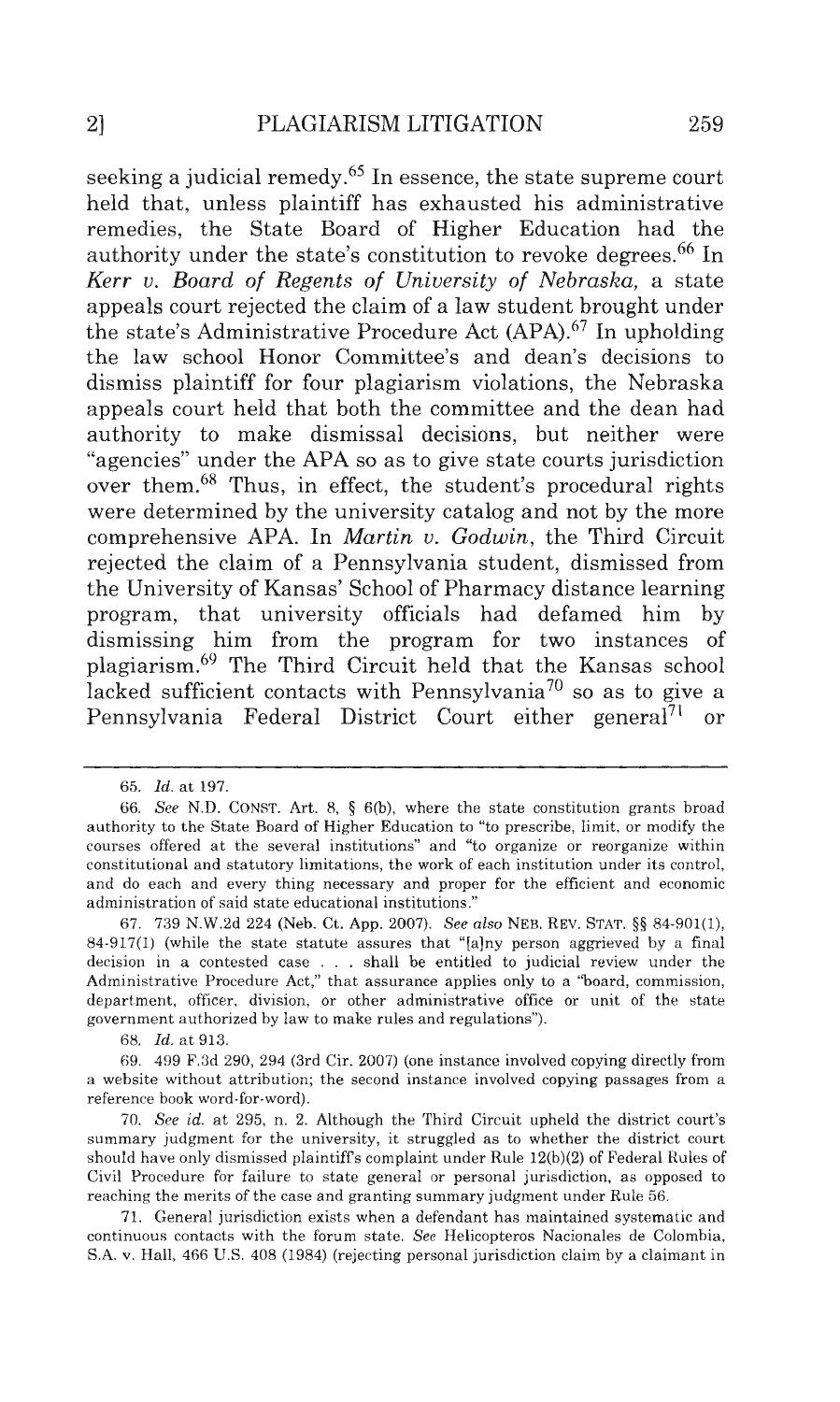specific<sup>72</sup> jurisdiction over the school or its employees.<sup>73</sup> In an era where much of higher education is delivered electronically to students who "communicate with their professors, who [may be] primarily located in [another state], by phone and *email,"74Martin* is a sobering dose of reality. Students may find that their electronic convenience of access to instruction does not necessarily come with a concomitant convenience of process.<sup>75</sup>

#### IV. PROTECTION OF WORK PRODUCT

At its broadest, the definition of plagiarism concerns the issue of originality and whether a person has provided appropriate attribution for material that owes its origin to another source.<sup>76</sup> While plagiarism can extend to public domain material, $77$  the core of plagiarism litigation involves material in which an originator can be identified and the originator has

73. *Id.* at 293-94 (plaintiff learned of the School's program through the University's website, but none of the individual defendant instructors in the program had ever recruited plaintiff or visited Pennsylvania; all communications were accomplished by phone or email).

74. *Id.* at 293.

75. *See id.* at 294 . An interesting aspect of *Martin* is that the Third Circuit decision suggests that the school's investigation of the charges of plagiarism and the decision to expel plaintiff were made without any direct involvement by plaintiff in the process. In any case, the plaintiff in *Martin* could still bring his claim, but would have to do so in Kansas and that, presumably, would be considerably less convenient.

76. *See* McDonald v. DuMaurier, 144 F.2d 696 (2d Cir. 1944) (discussing whether Daphne Du Maurier's *Rebecca* represented a copyright infringement of plaintiff's a rticle, "I Planned to Murder My Husband," and novel, *Blind Windows,* under an archaic tortious plagiarism) (reversing district court's summary judgment for defendant, DuMaurier, and finding that a triable issue existed as to whether defendant's book represented an infringement of plaintiff's copyright).

77. *See* Horovitz, *supra* note 36, at 260, n . 184 ("student B, by plagiarizing only the non-copyrightable quote already in the public domain, is again guilty of plagiarism but not copyright infringement").

Texas against a Columbia corporation where only contact with Texas had been sending its chief executive officer to Houston to negotiate the contract with the consortium, accepting into its New York bank account checks drawn by the consortium on a Texas bank, purchasing helicopters, equipment, and training services from a Texas manufacturer, and sending personnel to that manufacturer's facilities for training, none of which was sufficient under the Due Process Clause of the Fourteenth Amendment to assert personal jurisdiction).

<sup>72.</sup> *See Martin,* 499 F.3d at 296. Specific jurisdiction exists when the claim arises from or relates to conduct purposely directed at the forum state and requires a threepart inquiry: (1) whether the defendant has " 'purposefully directed' his activities" at the forum; (2) whether the plaintiffs claim "arise[s] out of or relate[s] to" at least one of those specific activities; a nd, (3) whether other factors are present to ensure that the assertion of jurisdiction otherwise "comport[s] with 'fair play and substantial justice."'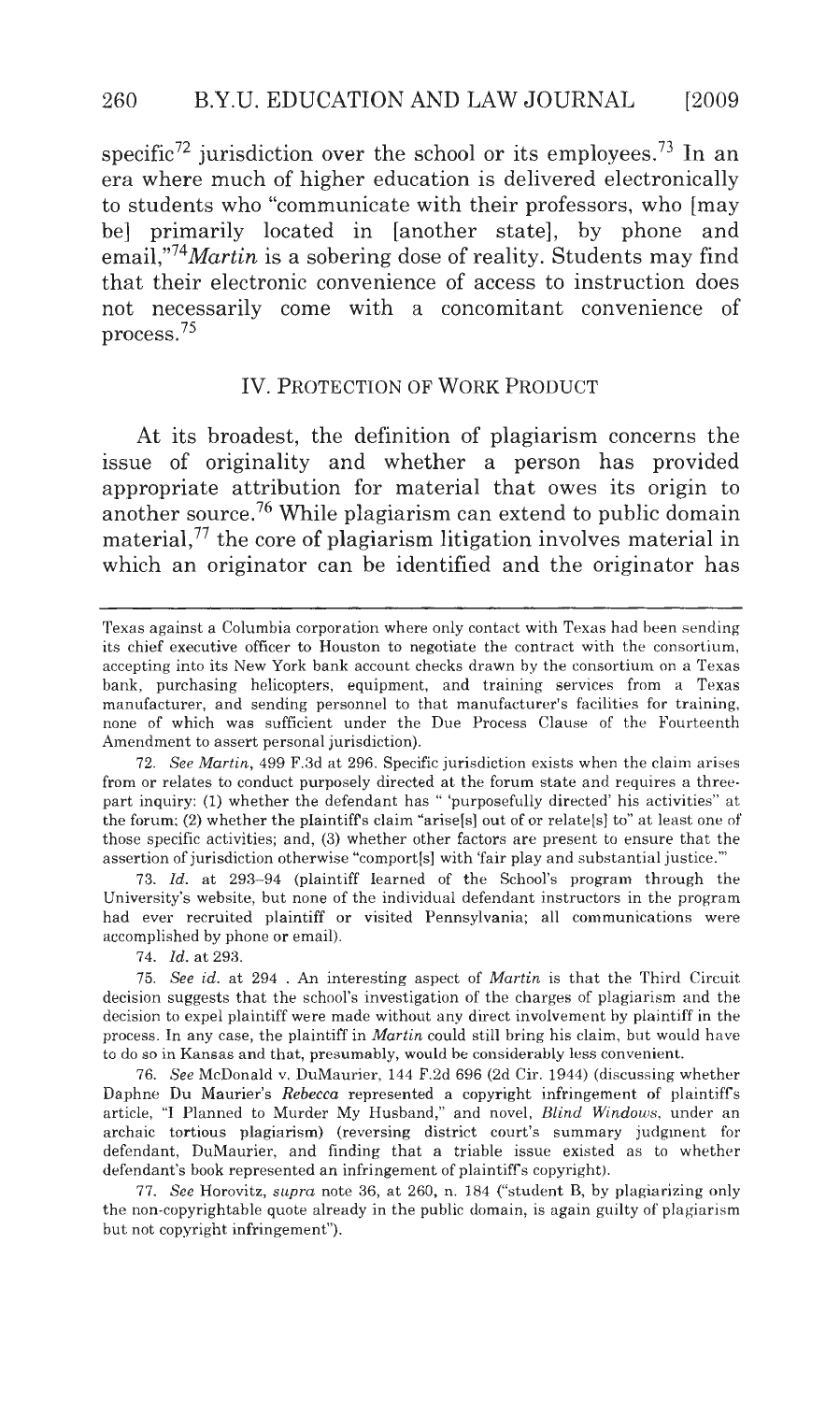ownership under copyright law. This section explores a variety of claims that may be brought by the owners of material against those who have plagiarized their work.

The most common vehicle used by owners of material to challenge plagiarism is the Copyright Act.<sup>78</sup> However, "the law and plagiarism intersect only imperfectly. Plagiarism is not a legal term, and though an instance of plagiarism might seem to be the quintessential act of wrongful copying, it does not necessarily constitute a violation of copyright law."79 Copyright protection applies only to "original works of authorship fixed in any tangible medium of expression,"80 subject to the Act's "fair use" provision that permits an exemption from copyright infringement "for purposes such as criticism, comment, news reporting, teaching (including multiple copies for classroom use), scholarship or research False"81 Fair use, though, is a slippery concept that requires a consideration of four factors $82$ :

- (1) the purpose and character of the use, including whether such use is of a commercial nature or is for nonprofit educational purposes;<sup>83</sup>
- (2) the nature of the copyrighted work;  $84$
- (3) the amount and substantiality of the portion used in relation to the copyrighted work as a whole; $85$

To be the original work of an author, a work must be the product of some "creative intellectual or aesthetic labor." However, "a very slight degree of such labor[,] ... almost any ingenuity in selection, combination or expression, no matter how crude, humble or obvious, will be sufficient" to make the work copyrightable. (citations omitted)

81. 17U.S.C.§107.

82. *ld.* 

83. See Educ. Testing Serv. v. Katzman, 793 F.2d 533, 543 (2nd Cir. 1986) (defendant's use of plaintiffs testing materials in a business to assist students to score higher on the SAT violated the Copyright Act because defendant operated a business and the exemption favors noncommercial use).

84. *See* Wright v. Warner Books, 953 F. 2d 731 (2nd Cir. 1991) (unpublished letters and journals are entitled to greater copyright protection over claim that they were subjects of fair use).

85. *Compare* New Era Publ'ns v. Carol Publ'g, 904 F.2d 152, 158 (2nd Cir. 1990) (finding no copyright violation as to copying of  $5-6%$  of 12 works and 8% of 11 works with "each of the 11 being only a few pages in length") *with* Harper & Row, Publishers v. Nation Enter., 471 U.S. 539, 565 (1985) (finding that copying of 300 works was a

<sup>78.</sup> Copyright Act, 17 U.S.C. § 101.

<sup>79.</sup> Laurie Stearns, *Copy Wrong: Plagiarism, Process, Property, and the Law,* 80 CAL. L. REV. 513, 514 (1992).

<sup>80. 17</sup> U.S.C. § 102(a). The test for originality is not substantial. See West Publishing Co. v. Mead Data Cent., 799 F.2d 1219, 1223 (8th Cir. 1986) (granting injunctive relief to West Publishing Company as to its arrangement and pagination of legal reports):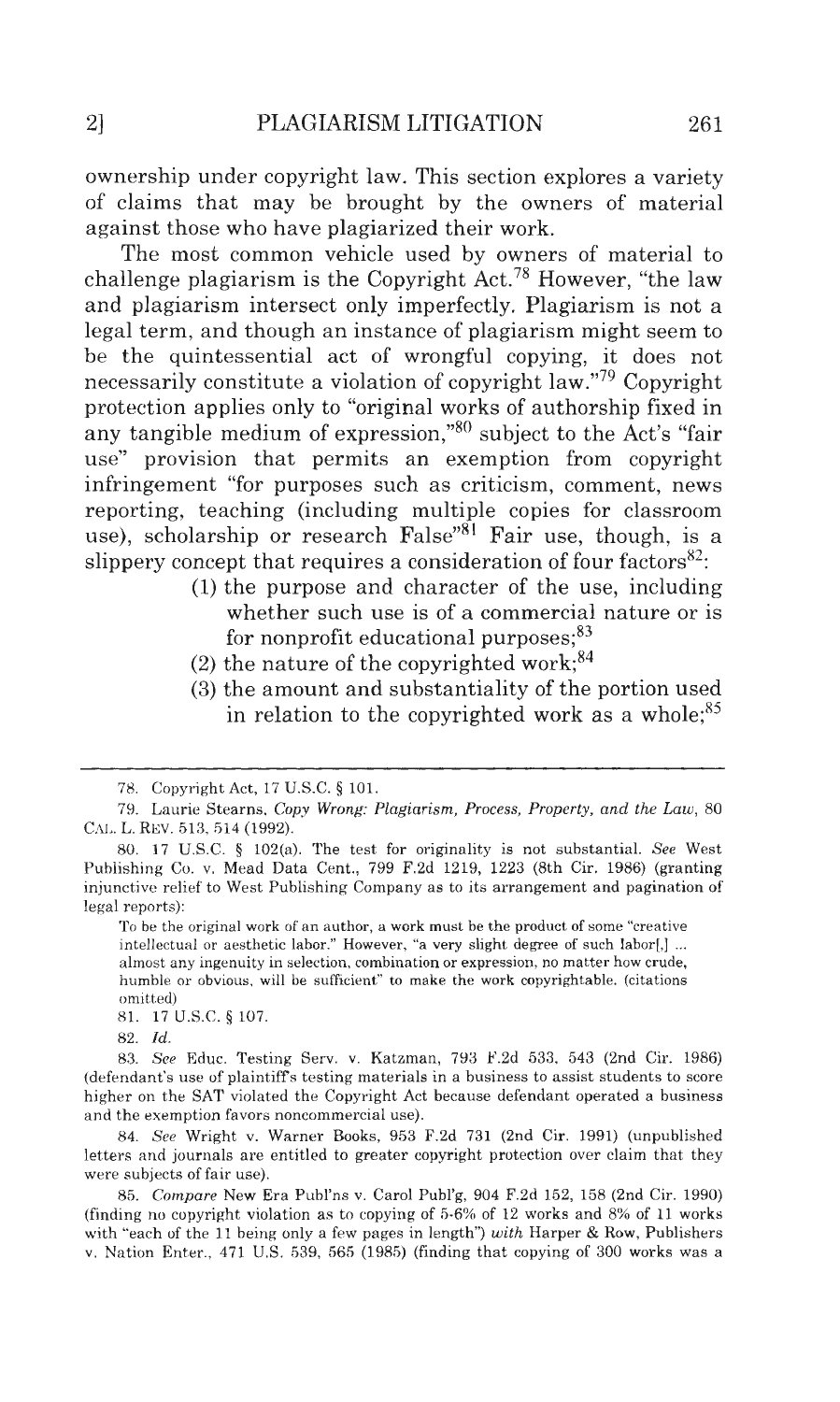and

(4) the effect of the use upon the potential market for, or value of, the copyrighted work. 86

The basic aspect of copyright in protecting against copying  $87$ extends only to the copyrightable portions of the author's output,  $88$  to the form in which ideas are expressed,  $89$  and to substantial similarity in copying. <sup>90</sup> Thus, the threshold question under the Copyright Act is always whether the copied material was copyrightable. In *Clark v. Crues,* the Federal Circuit held that a teacher who had developed a hall pass system did not have a copyrightable interest in that system for purposes of an infringement action against the school's development of a similar system because plaintiff had only a "business idea," which is excluded from Copyright Act protection. <sup>91</sup>

The classic infringement case is *Marcus v. Rowley,* where a high school teacher who had developed a 35-page booklet, "Cake Decorating Made Easy," found herself in the awkward position of being charged with plagiarism by her own students after another teacher had copied portions of her booklet without attribution and distributed them to students.  $92$  Worth

89. The Copyright Act protects only the medium of expression; protection does not extend to "any idea, procedure, process, method of operation, concept, principle, or discovery." 17 U.S.C. § 102(b).

90. *See* Twentieth·Century Fox v. MCA, Inc., 715 F. 2d 1327 (9th Cir. 1983) (finding a triable issue precluding summary judgment regarding whether plaintiffs alleged 13 points of similarity between plaintiffs "Star Wars" and defendant's "Battlestar Galactica" represented a copying of the idea of plaintiffs' motion picture or expression of that idea).

91. 260 Fed. Appx. 292, 293 (Fed. Cir. 2008); *see also* 17 U.S.C. § 102(b) ("In no case does copyright protection for an original work of authorship extend to any idea, procedure, process, system, method of operation, concept, principle, or discovery, regardless of the form in which it is described, explained, illustrated, or embodied in such work.").

92. 695 F.2d 1171 (9th Cir. 1983).

copyright violation because "the heart" of the copied book had been used).

<sup>86.</sup> *See* Ass'n of Am. Med. Coli. v. Cuomo, 928 F.2d 519 (2nd Cir. 1991) (holding that disclosure and distribution of MCAT questions and answers pursuant to state law would prevent them from being reused and thus temporary injunctive relief was appropriate).

<sup>87.</sup> *See* Mazer v. Stein, 347 U.S. 201, 218 (1954) ("Absent copying there can be no infringement of copyright.").

<sup>88.</sup> The distinction between original and nonoriginal author contributions is recognized in the Copyright Act and in court decisions. *Sec* 17 U.S. C. § 103(b); Musto v. Meyer, 434 F. Supp. 32 (S.D.N.Y. 1977), *aff'd mem. ,* 598 F.2d 609 (2nd Cir. 1979) (holding that copying an "idea" as opposed to "the expression of an idea" was not protected).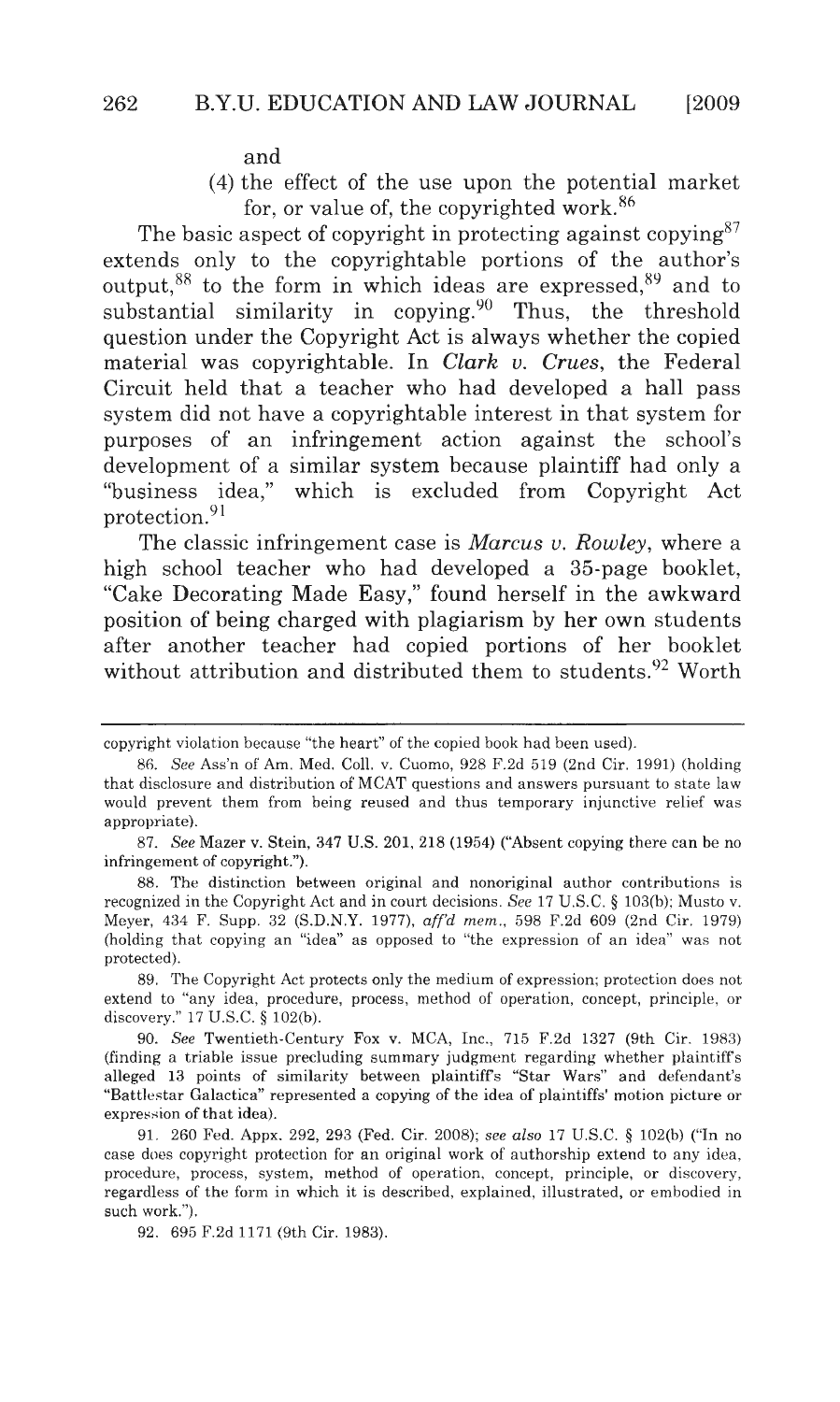noting is that plaintiff Marcus had placed in each booklet the copyright symbol (©) followed by "1973 Eloise Marcus."93 In plaintiffs subsequent Copyright Act lawsuit, resulting from defendant's plagiarism, the Ninth Circuit found a copyright violation and remanded for damages.<sup>94</sup> Regarding the four fairuse factors, the court of appeals found a violation of the first because defendant's use had been "for the same intrinsic purpose for which the copyright owner intended;"95 it found a violation of the third because "it [was] not conceivable that the copying of all, or substantially all, of a copyrighted [item] can be held to be a fair use."96

However, original ideas can be excluded from copyright protection for the creator where they constitute "works for hire."<sup>97</sup> Works that are created as part of an employment relationship are considered "works for hire," and under the Copyright Act "the employer or other person for whom the work was prepared is considered the author ... [and,] unless the parties have expressly agreed otherwise in a written instrument signed by them, owns all of the rights comprised in the copyright."98 In *Pavlica v. Behr,* a federal district court found that a triable question of fact existed as to whether a manual that a high school teacher had developed to teach a new course to high school students represented a work for hire. 99 The legal theory in *Pavlica* is interesting in that the workfor-hire claim was raised by the defendant whose argument was essentially that, because the manual had been developed for use in plaintiffs high school teaching, it was a work for hire and precluded plaintiffs infringement claim. Plaintiff eventually prevailed in part and was awarded some damages for copyright infringement,  $100$  but the case is a troublesome reminder that materials developed and used by teachers for classes can be subject to "work for hire" challenges to copyright protection.<sup>101</sup>

<sup>93.</sup> *!d.* at 1173.

<sup>94.</sup> *Id.* at 1179.

<sup>95.</sup> *Id.* at 1175.

<sup>96.</sup> *ld.* at 1176 (quoting Wihtol v. Crow, 309 F.2d 777, 780 (8th Cir. 1962)).

<sup>97. 17</sup> u.s.c. § 201(b).

<sup>98.</sup> *!d.* 

<sup>99. 397</sup> F. Supp. 2d 519 (S.D.N.Y. 2005).

<sup>100.</sup> Pavlica v. Behr, 2006 WL 1596763 (S.D.N.Y. Jun 12, 2006).

<sup>101.</sup> *See Shaul v. Cherry Valley-Springfield Cent. Sch. Dist.*, 363 F.3d 177, 186 (2nd Cir. 2004) (holding that tests, quizzes, and homework problems prepared by a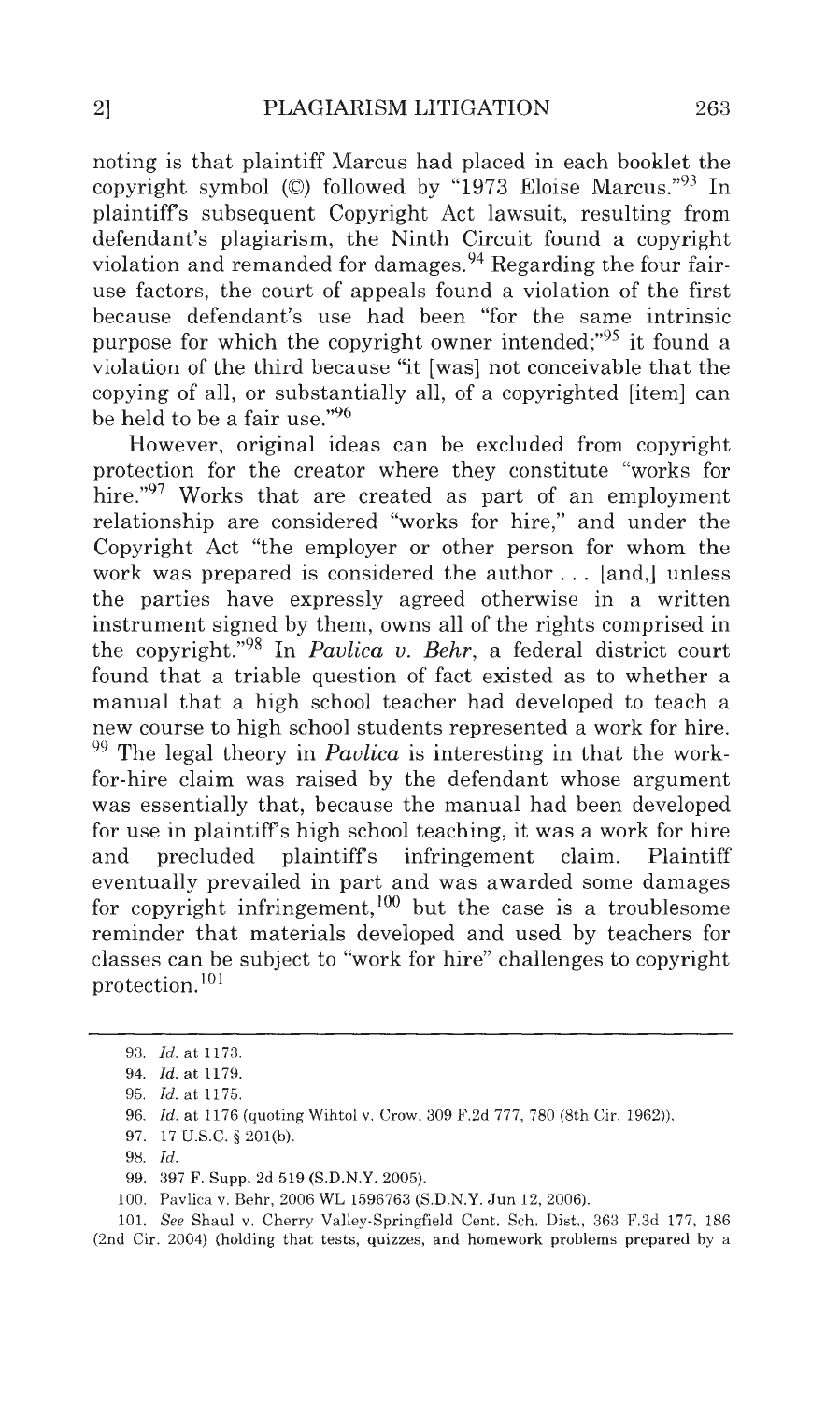#### 264 B.Y.U. EDUCATION AND LAW JOURNAL [2009]

Four high school students in Virginia launched a novel, but eventually abortive, claim in *A. V.* u. *iParadigms, Ltd. Liability*   $Co.$  against the company that owned Turnitin.  $102$  The students claimed that the company's keeping student papers submitted for plagiarism checks and adding them to the Turnitin database was not a fair use under the Copyright  $Act.$ <sup>103</sup> Finding that the students had entered into an enforceable contract with iParadigms when they "clicked 'I Agree' to acknowledge their acceptance of the terms of the Clickwrap Agreement," $104$  the court held that the students accepted the company's limitation that "Turnitin and its services . . . are offered to you, the user ['User'], *conditioned on your acceptance without modification* of the terms, conditions, and notices contained herein." 105

Thus, "[b]ecause a limitation of liability clause was among the terms of the Agreement, the Court [found] that iParadigms [could] not be held liable for any damages arising out of Plaintiffs' use of the Turnitin web site, which include[d] the submission and archiving of their written works."<sup>106</sup> The court rejected plaintiffs' use of a disclaimer on their papers objecting to the archiving of their papers because iParadigms offered only two choices, "Agree" and "Disagree," with no third option.<sup>107</sup> In addition, the court rejected plaintiffs' infancy defense as to their formation of the contract because the students could not lay claim to the benefit of "receiv[ing] a grade from their teachers, allowing them the opportunity to maintain good standing in the classes in which they were enrolled" and, at the same time, attempt "to void their

teacher for classroom use were works for hire and, thus, once the teacher had been discharged by the school could not be recovered via a subpoena). But see Weinstein v. Univ. of Ill., 811 F.2d 1091 (7th Cir. 1987) (recognizing that work for hire does not apply to faculty publications in higher education even though faculty are required to publish).

<sup>102. 544</sup> F. Supp. 2d 473 (E.D. Va. 2008).

<sup>103.</sup> Because plagiarism had become a problem at the high school that plaintiffs attended, school officials had contracted with iParadigms for

utiliz[ing] iParadigms' Turnitin technology system and ... authoriz[ing] Turnitin to archive student-submitted work. . . . [The school] required their students to use Turnitin to submit their written works [and, i]f a student chose not to submit his or her work via Turnitin, that student would receive a zero on the assignment. *ld.* at 478.

<sup>104.</sup> *ld.* at 480.

<sup>105.</sup> *ld.* 

<sup>106.</sup> Jd.

<sup>107.</sup> *ld.*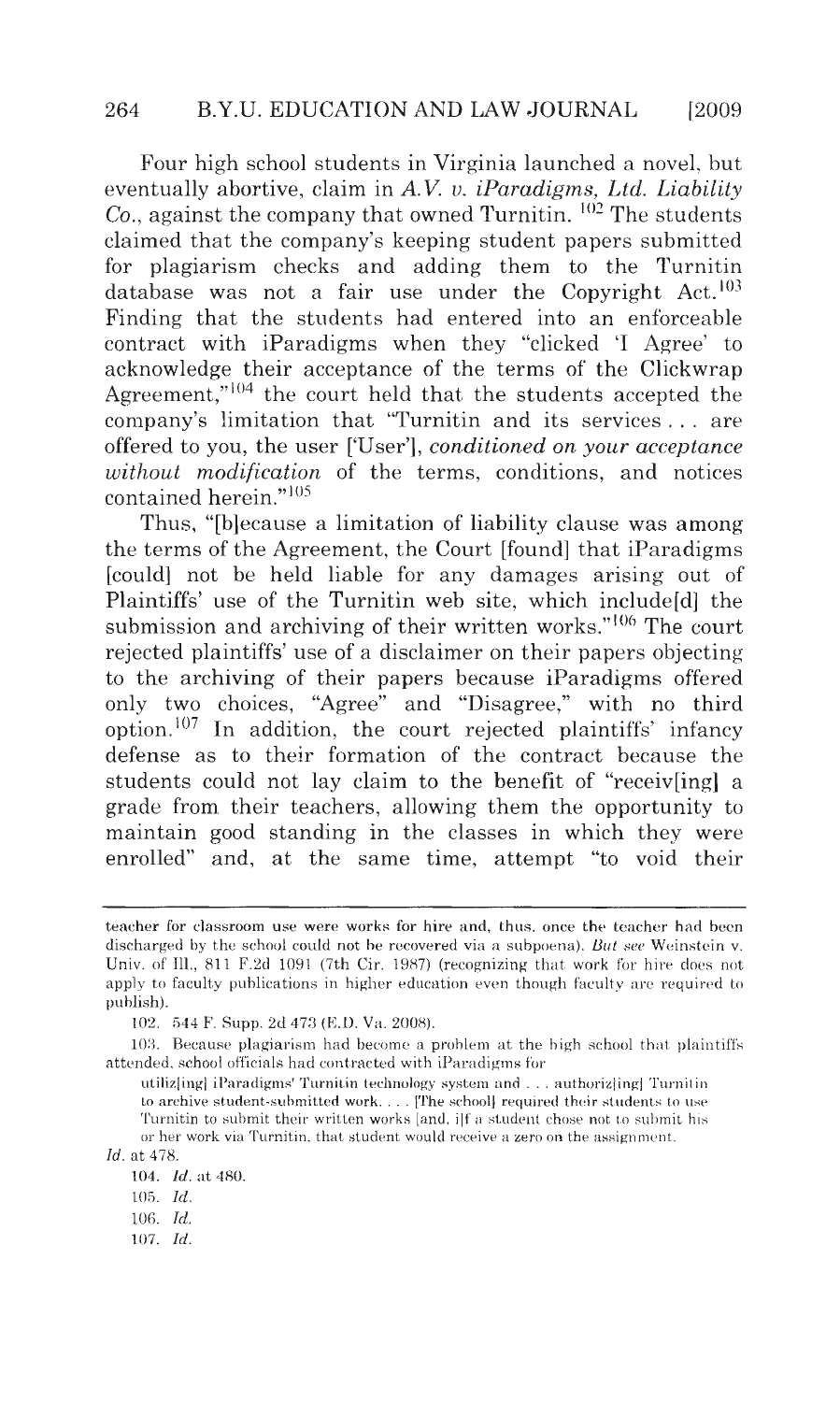contractual obligations." $108$  Finally, the court found iParidigms' archiving of student papers to constitute fair use under all four fair-use factors.<sup>109</sup> The archiving accomplished a different "purpose and character" from plaintiffs' creative expression: "namely, to prevent plagiarism and protect the students' written works from plagiarism." $110$  The court found no problem with "the nature of the copyrighted work" because "the allegedly infringing use [made] no use of any creative aspect of the student works."<sup>111</sup> No impermissible use of "the amount and substantiality of the portion used" had occurred since iParadigm's "use was highly transformative."<sup>112</sup> As to the fourth factor, the court found it "clear that iParadigm's use of Plaintiffs' works [had] caused no harm to the market value of those works."<sup>113</sup> The *A.V. v. iParadigm* court granted summary judgment for iParadigm on both contract and Copyright Act theories; this has served to preserve one of the most viable instruments for addressing plagiarism in education.

Where the Copyright Act is not a viable theory because claimants are unsuccessful in registering their work with the Copyright Office,<sup>114</sup> at least one federal court, in *Dodd v. Ft.* Smith Social School District, <sup>115</sup> has recognized a claim under the Lanham Trade-Mark Act<sup>116</sup> on the theory of reverse palming off. In *Dodd,* a school district had published a book under another teacher's name, but the book had been researched and written by plaintiff teacher and her students

115. 666 F. Supp. 1278 (W.D. Ark. 1987).

116. 15 U.S.C. § 1125(a)(1) (permits civil actions for damages and injunctive relief against any person who uses

<sup>108.</sup> *Id.* at 481. *See* 5 WILLISTON ON CONTRACTS § 9:14 (4th ed. 2007) ("If an infant enters into any contract subject to conditions or stipulations, he cannot take the benefit of the contract without the burden of the conditions or stipulations.").

<sup>109.</sup> For the four fair use factors, see 17 U.S.C. § 107.

<sup>110.</sup> *A.* V. , 544 F. Supp. 2d at 482.

<sup>111.</sup> *Id.* at 483.

<sup>112.</sup> *ld.* 

<sup>113.</sup> *Id.* 

<sup>114.</sup> While persons do not have to register their works with the Copyright Office to have copyright protection. 17 U.S.C. § 408(a), they must register their work before they can sue under the Act to protect that work. 17 U.S.C.  $\S$  411(a).

<sup>&</sup>quot;any false designation of origin, false or misleading description of fact, or false or misleading representation of fact, which ... is likely to cause confusion, or to cause mistake, or to deceive as to the affiliation, connection, or association of such person with another person, or as to the origin, sponsorship, or approval of his or her goods, services, or commercial activities by another person.").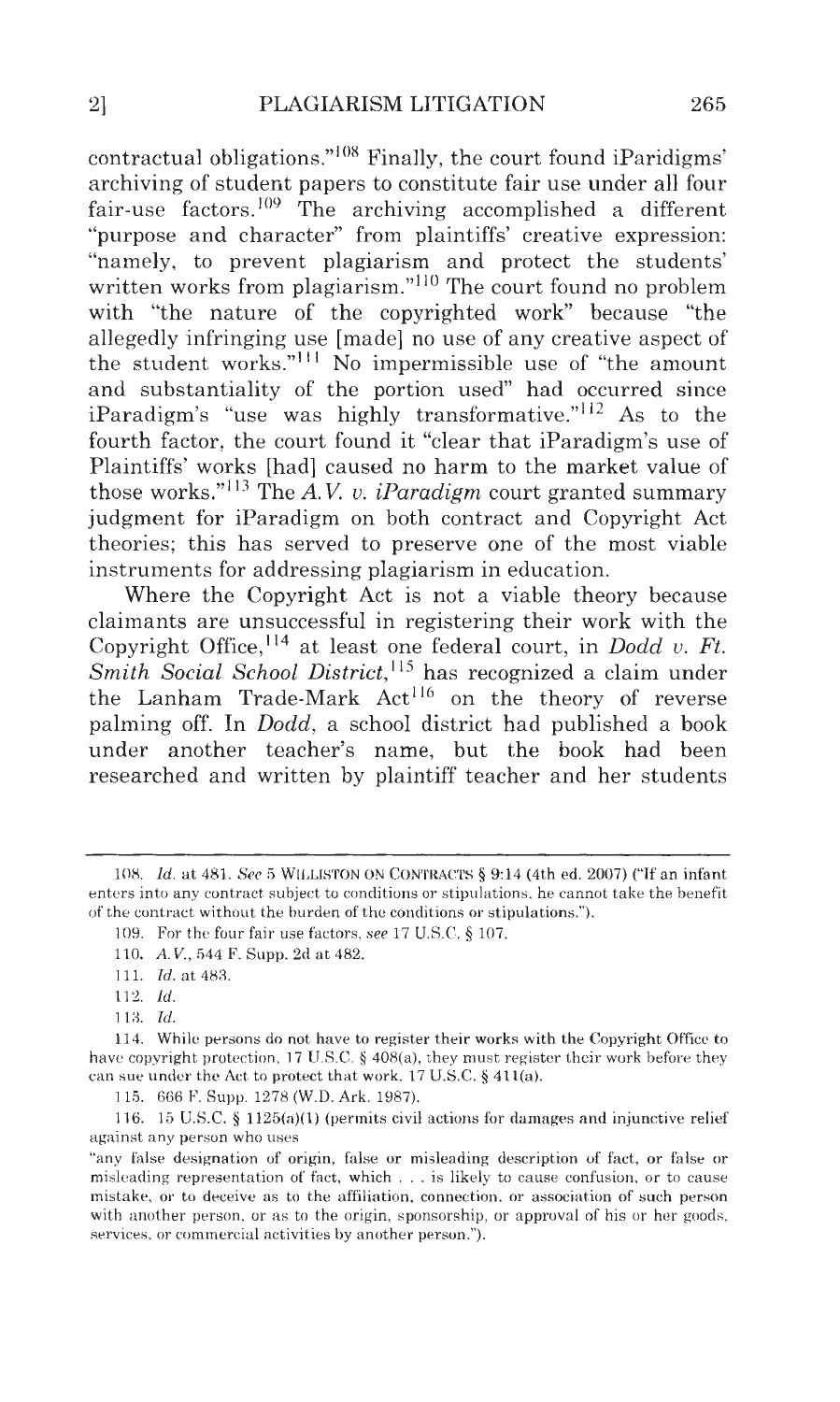with no acknowledgement of their work.<sup> $117$ </sup> Using the Lanham Act, the federal district court granted injunctive relief to the plaintiffs that prohibited the school from distributing or further advertising the book that had been substantially copied from plaintiffs' work. The court observed that "[t]he confusion here [was] not caused by a comparison of two products both in the public domain, (but rather] . . . [was] the result of the alleged false representation of [defendant teacher] as the preparer and editor of the work in question."<sup>118</sup> While the Lanham Act is seldom used in plagiarism cases, presumably because plaintiffs are able to bring their claims under the Copyright Act, the element of misrepresentation under Lanham is an accurate reflection of what plagiarism is.

#### IV. CONCLUSION

Plagiarism has become a complex litigation field in the United States. In drafting academic misconduct policies, educational institutions have not always been clear whether intent should be a prerequisite to a finding of plagiarism. Where intent to plagiarize is not clearly required as part of the definition, courts have tended to apply only an objective analysis that requires no intent.

Issues of fairness in investigating claims of plagiarism and disciplining those found guilty reach constitutional questions under the Liberty and Property Clauses, as well as compliance with procedural rights ensconced in institutional catalogs and handbooks. Courts seem willing to defer to the judgment of educators as to whether plagiarism has occurred, and as long as investigation and discipline accords with minimal constitutional due process requirements, courts are not likely to intervene. The irony is that this deference applies even though the penalties for plagiarism can be as severe as those for disciplinary infractions.

Those charged with plagiarism and those whose works have been plagiarized have demonstrated a propensity to fight back. Although the case law is not extensive, those investigating charges of plagiarism need to be conscious of the emotional harm and damage to reputation that is at stake for those

<sup>117. 666</sup> F. Supp. at 1284.

<sup>118.</sup> *Id.*at 1285.